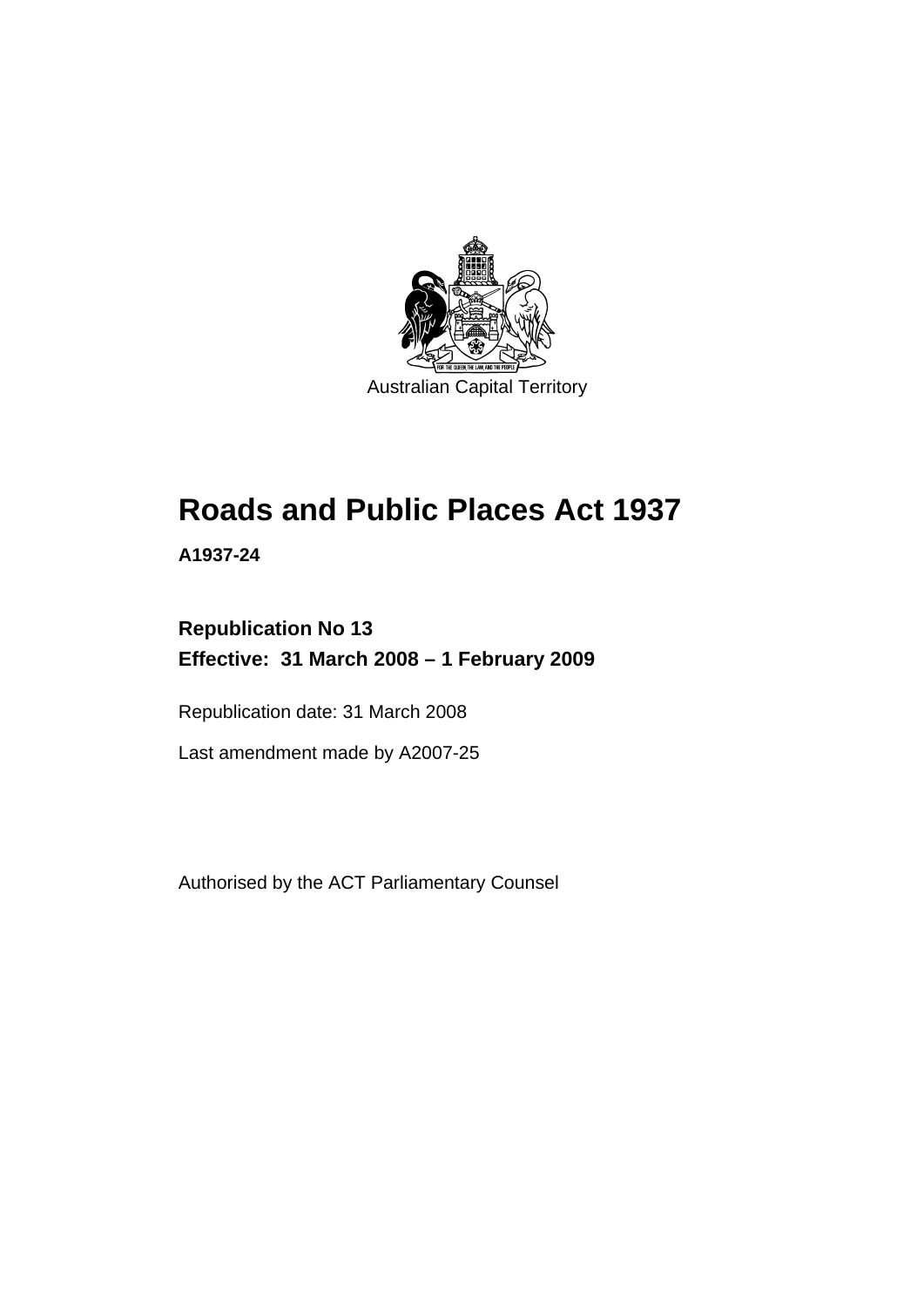## **About this republication**

#### **The republished law**

This is a republication of the *Roads and Public Places Act 1937* (including any amendment made under the *Legislation Act 2001*, part 11.3 (Editorial changes)) as in force on 31 March 2008*.* It also includes any amendment, repeal or expiry affecting the republished law to 31 March 2008.

The legislation history and amendment history of the republished law are set out in endnotes 3 and 4.

#### **Kinds of republications**

The Parliamentary Counsel's Office prepares 2 kinds of republications of ACT laws (see the ACT legislation register at www.legislation.act.gov.au):

- authorised republications to which the *Legislation Act 2001* applies
- unauthorised republications.

The status of this republication appears on the bottom of each page.

#### **Editorial changes**

The *Legislation Act 2001*, part 11.3 authorises the Parliamentary Counsel to make editorial amendments and other changes of a formal nature when preparing a law for republication. Editorial changes do not change the effect of the law, but have effect as if they had been made by an Act commencing on the republication date (see *Legislation Act 2001*, s 115 and s 117). The changes are made if the Parliamentary Counsel considers they are desirable to bring the law into line, or more closely into line, with current legislative drafting practice.

This republication does not include amendments made under part 11.3 (see endnote 1).

#### **Uncommenced provisions and amendments**

If a provision of the republished law has not commenced or is affected by an uncommenced amendment, the symbol  $\mathbf{U}$  appears immediately before the provision heading. The text of the uncommenced provision or amendment appears only in the last endnote.

#### **Modifications**

If a provision of the republished law is affected by a current modification, the symbol  $\mathbf{M}$ appears immediately before the provision heading. The text of the modifying provision appears in the endnotes. For the legal status of modifications, see *Legislation Act 2001*, section 95.

#### **Penalties**

The value of a penalty unit for an offence against this republished law at the republication date is—

- (a) if the person charged is an individual—\$100; or
- (b) if the person charged is a corporation—\$500.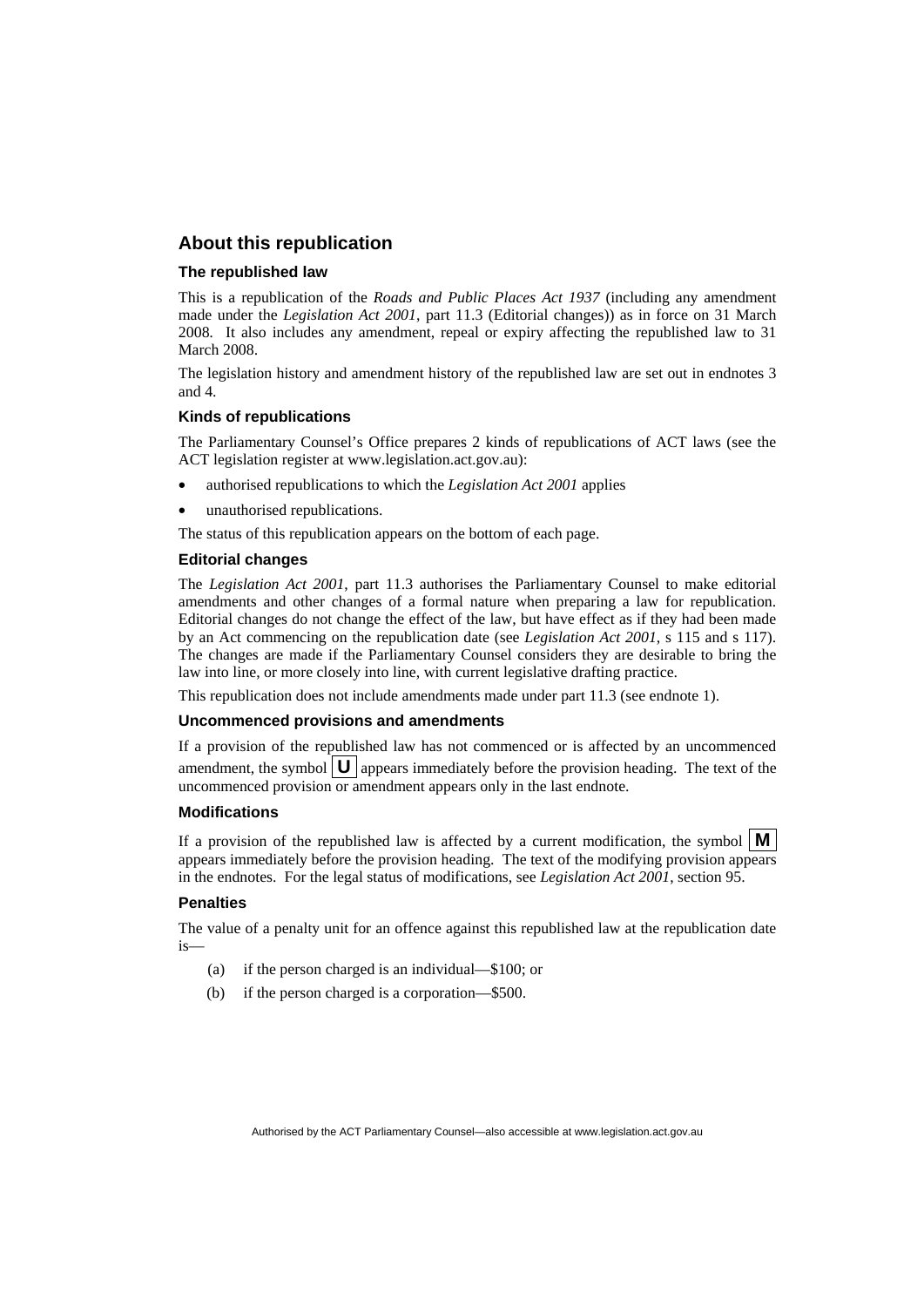

# **[Roads and Public Places Act 1937](#page-6-0)**

## **Contents**

|     |                                                                    | Page |
|-----|--------------------------------------------------------------------|------|
| 1   | Name of Act                                                        | 2    |
| 2   | Dictionary                                                         | 2    |
| 2AA | Offences against Act-application of Criminal Code etc              | 2    |
| 2A  | <b>Notes</b>                                                       | 3    |
| 2B  | Application of Act to Territory                                    | 3    |
| 2C  | Road and public places officers                                    | 3    |
| 3   | Level of roads                                                     | 3    |
| 4   | Temporary closing of roads                                         | 4    |
| 5   | Temporary roads                                                    | 5    |
| 6   | Drains for surface water                                           | 5    |
| 7   | Damage to or interference with public places and property on them  | 6    |
| 8   | Construction of culverts etc in public places                      | 6    |
| 9   | Permission to place culverts etc across, and to interfere with the |      |
|     | surfaces of, public places                                         | 6    |
| 9Α  | Determination of fees                                              |      |
|     |                                                                    |      |

| R13      | Roads and Public Places Act 1937 | contents 1 |
|----------|----------------------------------|------------|
| 31/03/08 | Effective: 31/03/08-01/02/09     |            |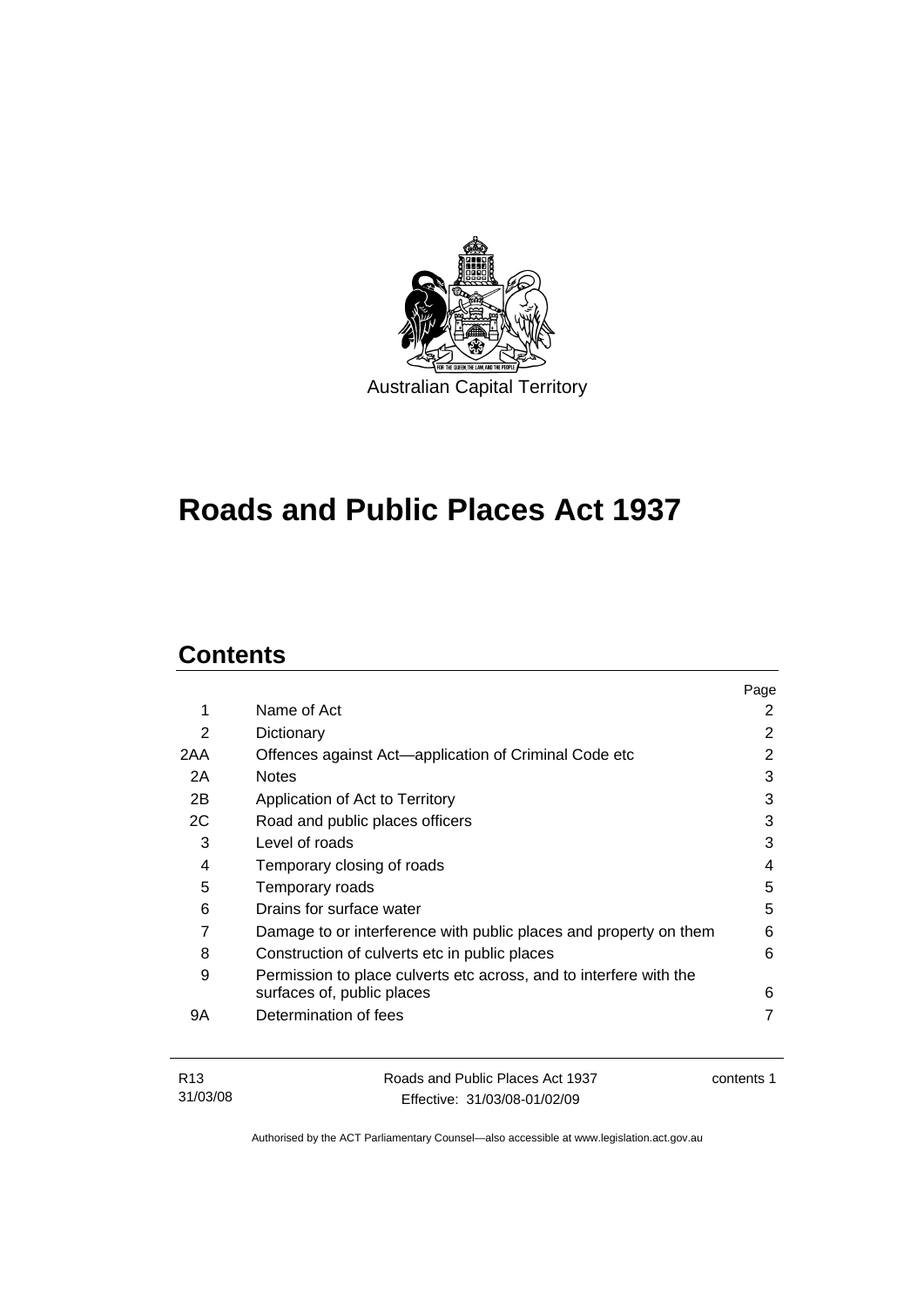#### Contents

| 15P<br>15R | Disposal of objects by Territory<br>Change of address       | 25<br>26 |
|------------|-------------------------------------------------------------|----------|
| <b>15N</b> | Removal of objects by Territory                             | 24       |
| 15M        | Notice to remove object                                     | 23       |
| 15L        | Loss or destruction of permit                               | 23       |
| 15K        | Renewal of permit                                           | 23       |
| 15J        | Term of permit                                              | 22       |
| 15H        | Rights of holder of permit                                  | 22       |
| 15G        | Review of decisions of Minister                             | 22       |
| 15F        | Cancellation of permit                                      | 21       |
| 15E        | Grant of permit                                             | 20       |
| 15D        | Permit may be subject to conditions                         | 19       |
| 15C        | Grant or refusal of permit                                  | 18       |
| 15BA       | Placement of objects affecting heritage significance        | 18       |
| 15B        | Application for permit                                      | 16       |
| 15A        | Objects in public places                                    | 16       |
| 14B        | Graffiti removal-liability of the Territory                 | 15       |
| 14A        | Graffiti removal on leased land                             | 14       |
| 14         | Repair of damage to public places                           | 14       |
| 13         | Trees etc overhanging public places                         | 13       |
| 121        | Prescribed objects-s 12G (4), def of prescribed object      | 13       |
| 12H        | Disposal of items removed under sections 12E and 12G        | 12       |
| 12G        | Removal of signs and other items from public places         | 11       |
| 12F        | Failure to provide information about abandoned vehicles     | 10       |
| 12E        | Removal of abandoned vehicles from public places            | 9        |
| 12D        | Failure to comply with code<br>Indemnification of Territory | 9<br>9   |
| 12B<br>12C | Contents of code of practice                                | 8        |
| 12A        | Code of practice for removable signs                        |          |
| 12         | Exhibition of advertisements or notices                     | 8<br>8   |
| 11         | Alignment marks etc                                         | 8        |
| 10         | Excavations etc on public places to be lighted              | 7        |
|            |                                                             | Page     |

Effective: 31/03/08-01/02/09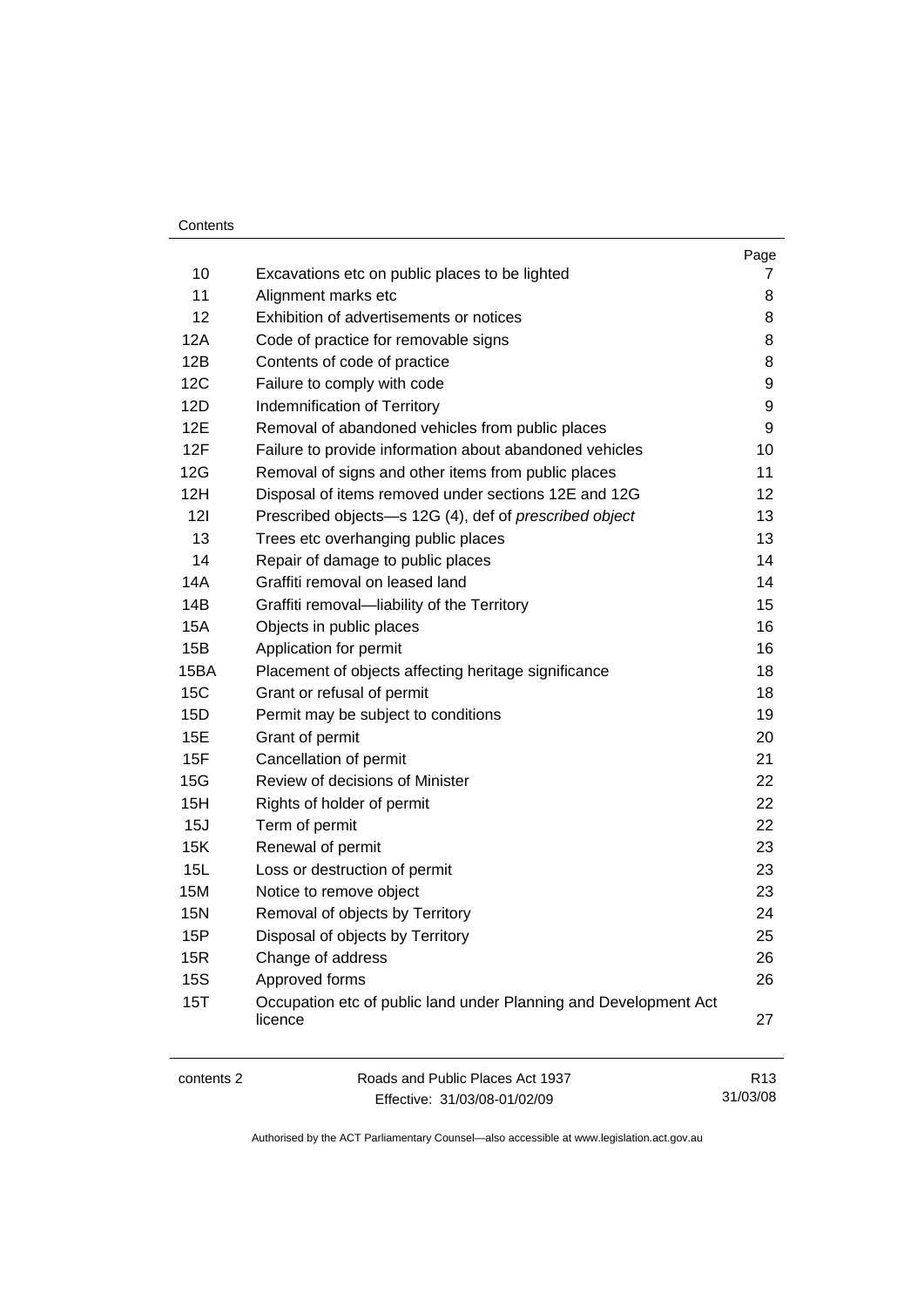|                   |                                                         | Contents |
|-------------------|---------------------------------------------------------|----------|
|                   |                                                         | Page     |
| 15U               | Occupation etc of public land under Hawkers Act licence | 27       |
| 16                | Regulation-making power                                 | 27       |
|                   |                                                         |          |
| <b>Dictionary</b> |                                                         |          |
|                   |                                                         |          |
| <b>Endnotes</b>   |                                                         |          |
| 1                 | About the endnotes                                      | 30       |
| $\overline{2}$    | Abbreviation key                                        | 30       |
| 3                 | Legislation history                                     | 31       |
| 4                 | Amendment history                                       | 34       |
| 5                 | Earlier republications                                  | 39       |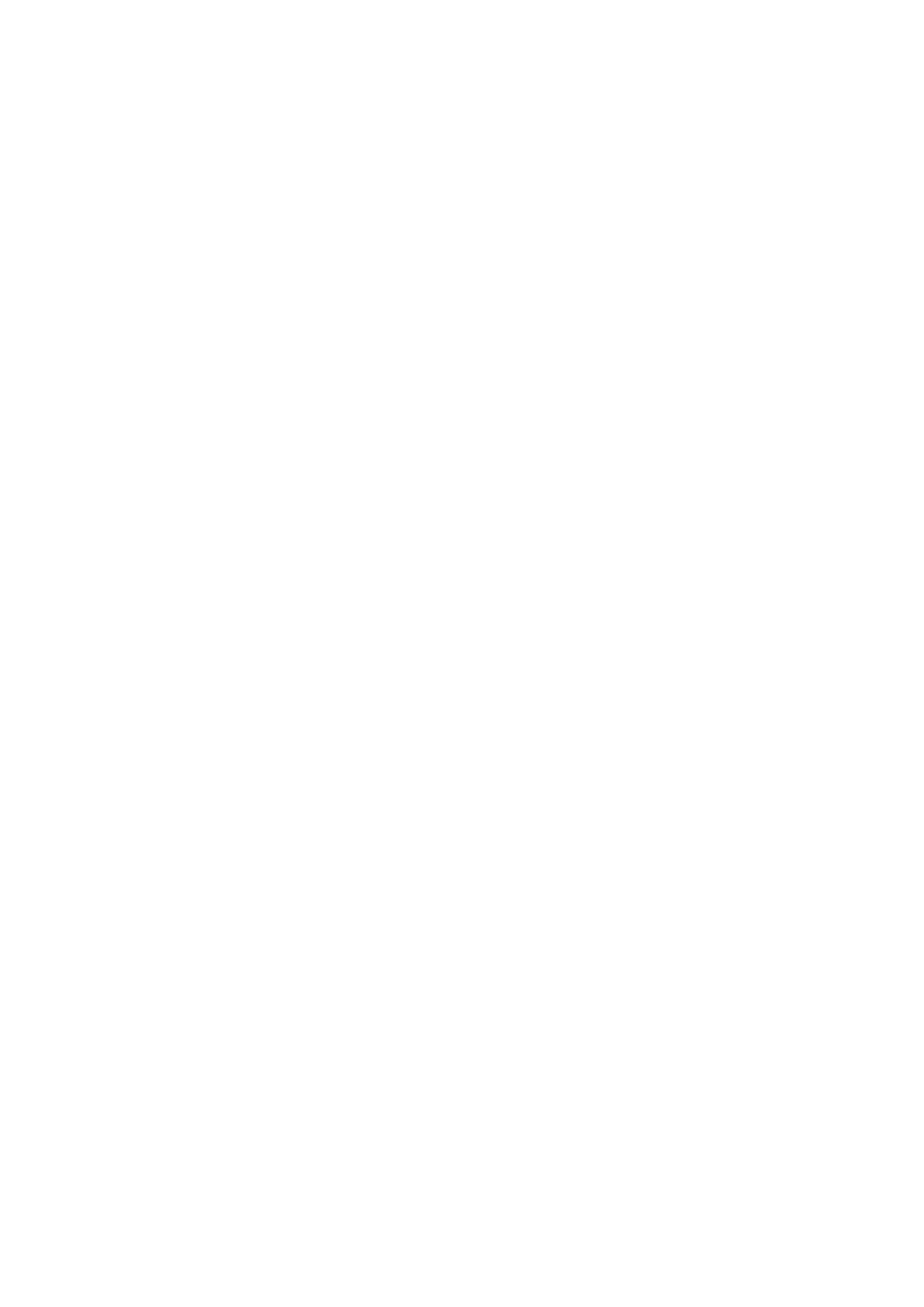<span id="page-6-0"></span>

# **Roads and Public Places Act 1937**

An Act relating to roads and other public places

R13 31/03/08

֖֚֚֚֬

Roads and Public Places Act 1937 Effective: 31/03/08-01/02/09

page 1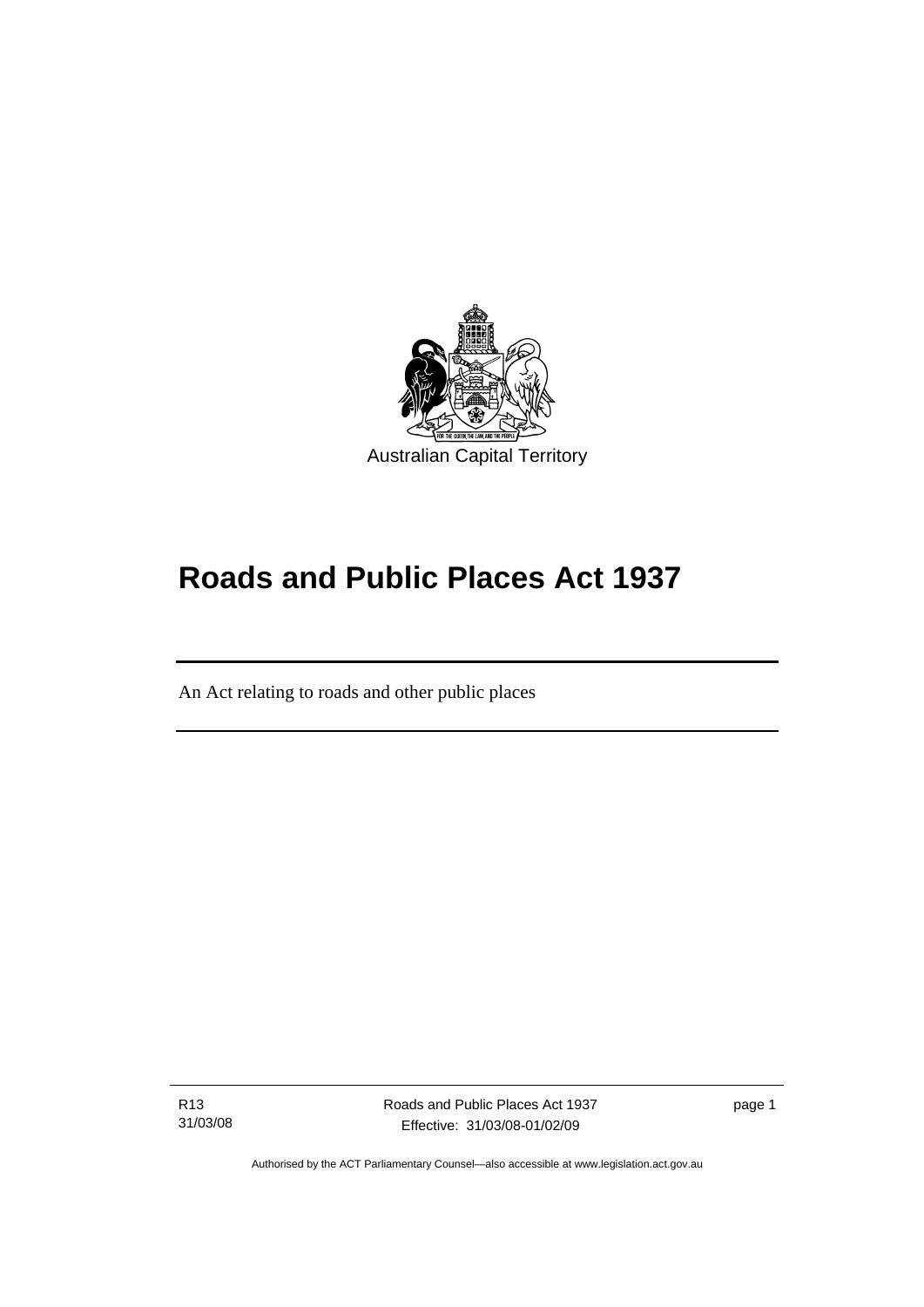## <span id="page-7-0"></span>**1 Name of Act**

This Act is the *Roads and Public Places Act 1937*.

#### **2 Dictionary**

The dictionary at the end of this Act is part of this Act.

*Note 1* The dictionary at the end of this Act defines certain terms used in this Act, and includes references (*signpost definitions*) to other terms defined elsewhere.

> For example, the signpost definition '*retention area*—see the *Uncollected Goods Act 1996*, dictionary.' means that the term 'retention area' is defined in that dictionary and the definition applies to this Act.

*Note 2* A definition in the dictionary (including a signpost definition) applies to the entire Act unless the definition, or another provision of the Act, provides otherwise or the contrary intention otherwise appears (see legislation Act, s 155 and s 156 (1)).

#### **2AA Offences against Act—application of Criminal Code etc**

Other legislation applies in relation to an offence against this Act.

*Note 1 Criminal Code*

The Criminal Code, ch 2 applies to the following offence against this Act (see Code, pt 2.1):

• s 12F (1) (Failure to provide information about abandoned vehicles).

The chapter sets out the general principles of criminal responsibility (including burdens of proof and general defences), and defines terms used for offences to which the Code applies (eg *conduct*, *intention*, *recklessness* and *strict liability*).

*Note 2 Penalty units* 

The Legislation Act, s 133 deals with the meaning of offence penalties that are expressed in penalty units.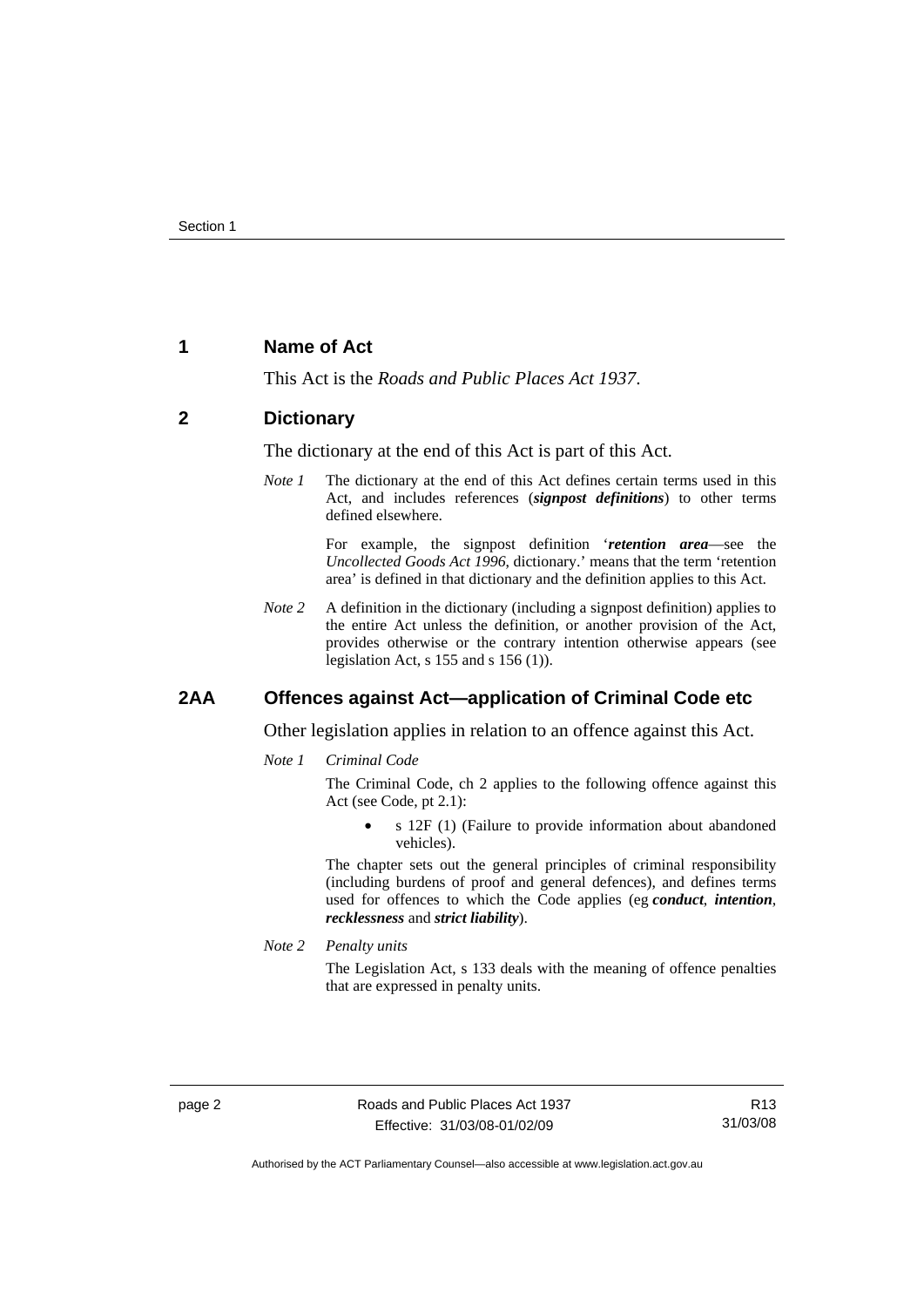## <span id="page-8-0"></span>**2A Notes**

A note included in this Act is explanatory and is not part of this Act.

*Note* See *Legislation Act 2001*, s 127 (1), (4) and (5) for the legal status of notes.

## **2B Application of Act to Territory**

- (1) The following sections do not bind the Territory:
	- section 6 (Drains for surface water)
	- section 7 (Damage to or interference with public places and property on them).
- (2) This section has effect despite the *Legislation Act 2001*, section 121 (Binding effect of Acts).

## **2C Road and public places officers**

The chief executive may appoint a public servant as a roads and public places officer for this Act.

- *Note 1* For the making of appointments (including acting appointments), see *Legislation Act 2001*, pt 19.3.
- *Note 2* In particular, a person may be appointed for a particular provision of a law (see *Legislation Act* 2001, s 7 (3)) and an appointment may be made by naming a person or nominating the occupant of a position (see s 207).

## **3 Level of roads**

- (1) Subject to this section, the Minister may fix or alter the level of any public road.
- (2) The level of any public road proposed to be fixed or altered may only be fixed or altered after an opportunity is given to people interested in the proposal to be heard about the proposal.
- (3) At least 30 days before fixing or altering of the level of any public road, the Minister shall publish notice of his or her intention to fix or alter the level twice in a newspaper circulating in the ACT.

page 3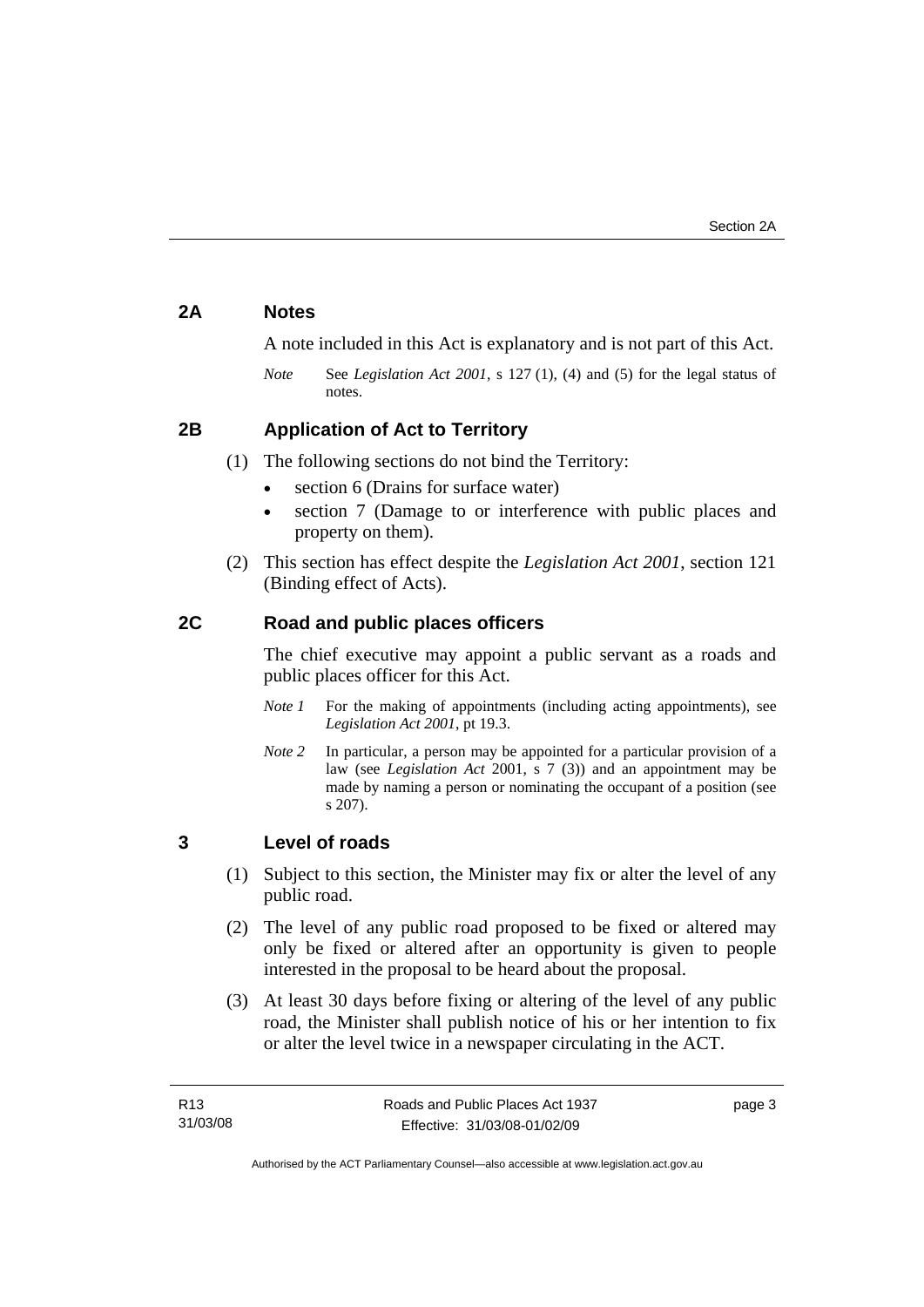- <span id="page-9-0"></span> (4) The notice shall specify—
	- (a) the name and situation of the road or part of the road the level of which it is intended to fix or alter; and
	- (b) the place where plans of the intended level may be inspected; and
	- (c) the place where and the time when any person interested may be heard by a roads and public places officer.
- (5) The roads and public places officer shall at the time and place mentioned in the notice hear all persons interested and shall give a report of the hearing to the Minister.
- (6) The Minister may, on receiving the report, in his or her discretion, adopt or abandon or make any alterations in the intended level as he or she considers appropriate.

## **4 Temporary closing of roads**

- (1) The Minister may, subject to this section, temporarily close any public road against vehicular or other traffic.
- (2) Except in cases of urgency, the Minister shall not close any public road against vehicular or other traffic unless—
	- (a) notice of his or her intention to close the road has been published in a newspaper circulating in the ACT at least 7 days before the date when it is intended to close the road; and
	- (b) a notice indicating that the road is closed is displayed in some conspicuous place on the road.
- (3) Any person who, without the permission of a roads and public places officer, uses any road so closed commits an offence.

Maximum penalty: 5 penalty units.

Authorised by the ACT Parliamentary Counsel—also accessible at www.legislation.act.gov.au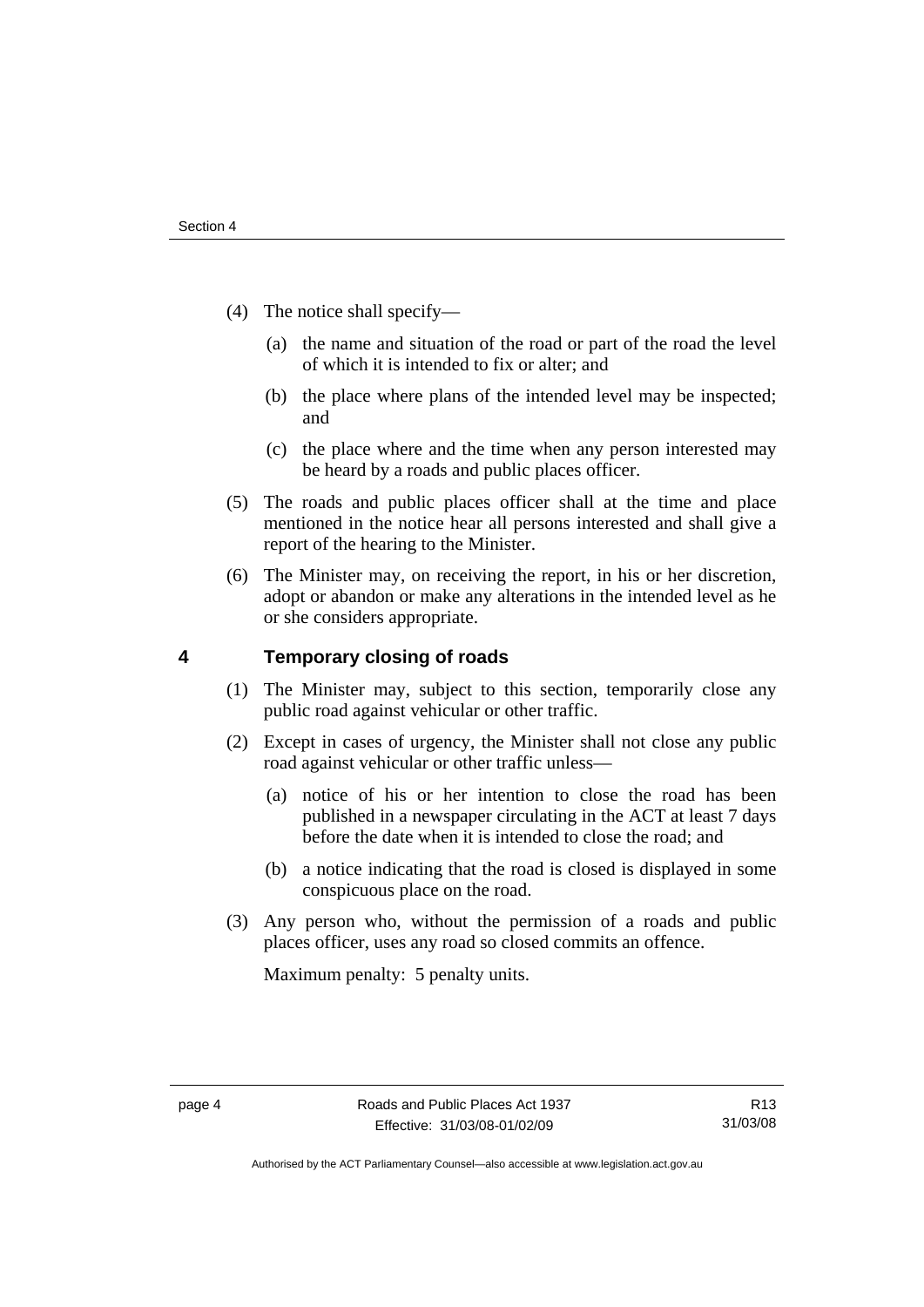## <span id="page-10-0"></span>**5 Temporary roads**

- (1) If a road is closed under section 4 and it is necessary, in the opinion of the Minister or a roads and public places officer, to make a temporary road for use while the road is so closed, the Minister or a roads and public places officer may make a temporary road.
- (2) If the land where it is intended to make the road is fenced, the Minister or officer shall give notice of his or her intention to make the road to the occupier or owner of the land at least 24 hours before the making of the road is begun.
- (3) However, it shall not be necessary for the notice to be given if the Minister or officer is of opinion that it is essential that a temporary road should be made immediately.
- (4) Any person who obstructs or hinders the Minister, a roads and public places officer or his or her assistants in making a road under this section commits an offence.

Maximum penalty: 50 penalty units, imprisonment for 6 months or both.

## **6 Drains for surface water**

- (1) If surface water from any land overflows into and damages any public place, the Minister may, by written notice, require the owner of the land to repair any of the damage and to construct the drains and in the situations specified in the notice within 1 month after service on him or her of the notice.
- (2) The owner shall maintain the drains in good order and condition.
- (3) If the owner fails to comply with the notice or to maintain the drains in good order and condition, the Minister may enter on the land mentioned in the notice with the assistants that he or she considers necessary and construct or maintain the drains and may recover in any court of competent jurisdiction from the owner the cost of the construction and maintenance and, in addition, the cost of repairing the damage to the public place.

page 5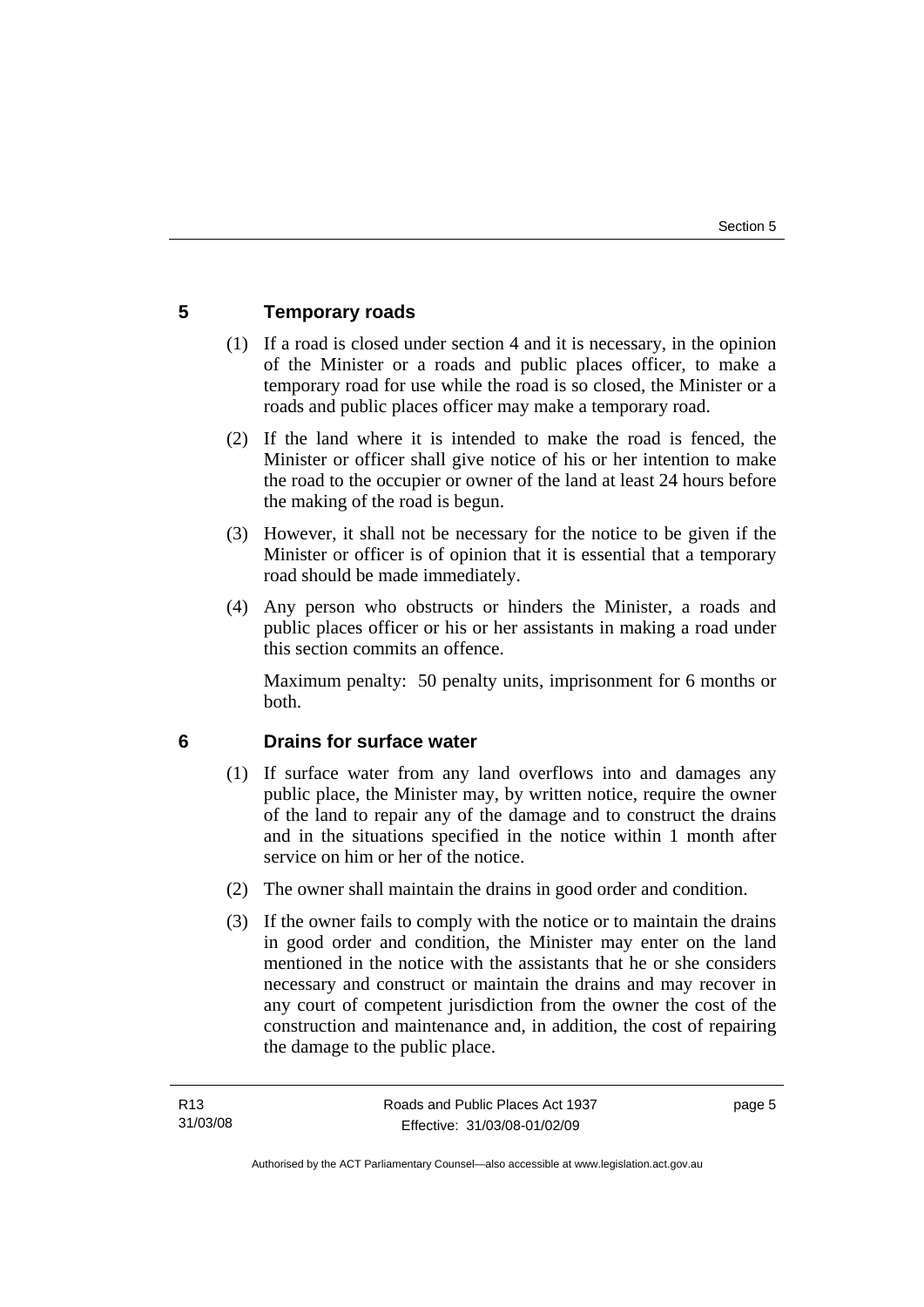## <span id="page-11-0"></span>**7 Damage to or interference with public places and property on them**

Any person who—

- (a) wilfully or negligently damages or suffers or causes damage to be done to; or
- (b) without the written permission of the Minister or a roads and public places officer (proof of which shall lie on the person accused), interferes with;

any public place or any kerbstone, watertable, gutter, footpath or other work on it or any fence, post, lamp, lamp post, structure or other property of the Territory in any public place, commits an offence.

Maximum penalty: 50 penalty units, imprisonment for 6 months or both.

## **8 Construction of culverts etc in public places**

Any person who, without the permission of the Minister or a roads and public places officer (proof of which shall lie on the person accused)—

- (a) makes or places any culvert, bridge, crossing or drain across any watertable, watercourse or footpath in any public place; or
- (b) makes an excavation in a public place;

commits an offence.

Maximum penalty: 30 penalty units.

## **9 Permission to place culverts etc across, and to interfere with the surfaces of, public places**

 (1) The Minister or a roads and public places officer may give permission to a person to make or place a culvert, bridge, crossing

Authorised by the ACT Parliamentary Counsel—also accessible at www.legislation.act.gov.au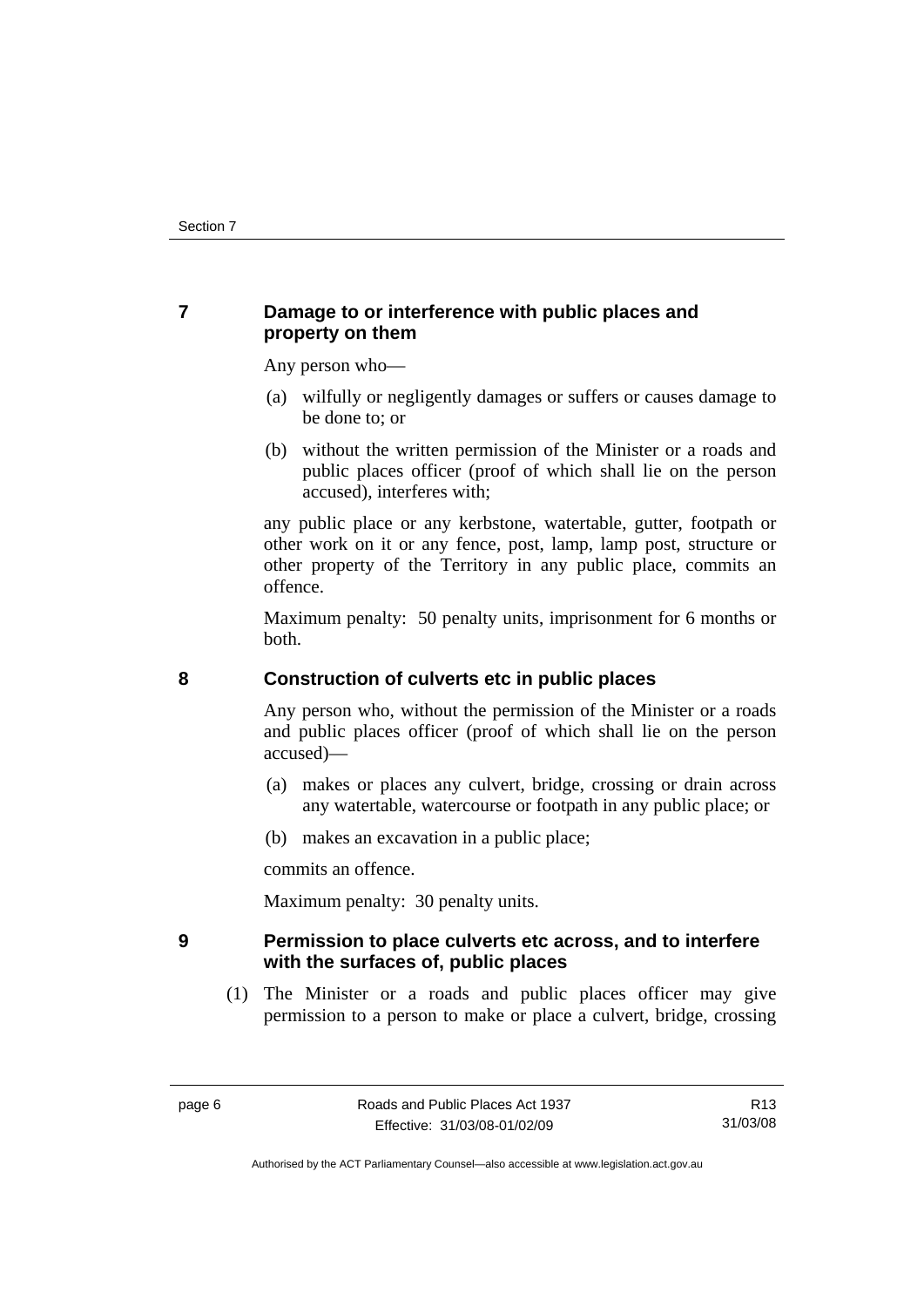<span id="page-12-0"></span>or drain across a watertable, watercourse or footpath in, or to open up or break the surface of, any public place.

- *Note* A fee may be determined under s 9A (Determination of fees) for this section.
- (2) The permission may be given subject to the conditions the Minister decides.

#### **9A Determination of fees**

- (1) The Minister may, in writing, determine fees for this Act.
	- *Note* The *Legislation Act 2001* contains provisions about the making of determinations and regulations relating to fees (see pt 6.3).
- (2) A determination is a disallowable instrument.
	- *Note* A disallowable instrument must be notified, and presented to the Legislative Assembly, under the *Legislation Act 2001*.

#### **10 Excavations etc on public places to be lighted**

If any excavation is made, or any substance or material is placed, on any public place, or any work is being carried on, on any public place entailing the opening up or breaking of the surface of the public place, the person making, or permitting or causing to be made, the excavation, or placing the substance or material, or permitting or causing the substance or material to be placed, on the public place, or carrying out the works, shall cause sufficient lights to be affixed in a proper place to indicate clearly the excavation, substance, material or works, and continue those lights every night from sunset to sunrise while the excavation, substance, material or works continue, and shall during all that time at his or her own expense cause the place where they are continued to be sufficiently fenced or enclosed to prevent any danger or inconvenience to any person.

Maximum penalty: 30 penalty units.

page 7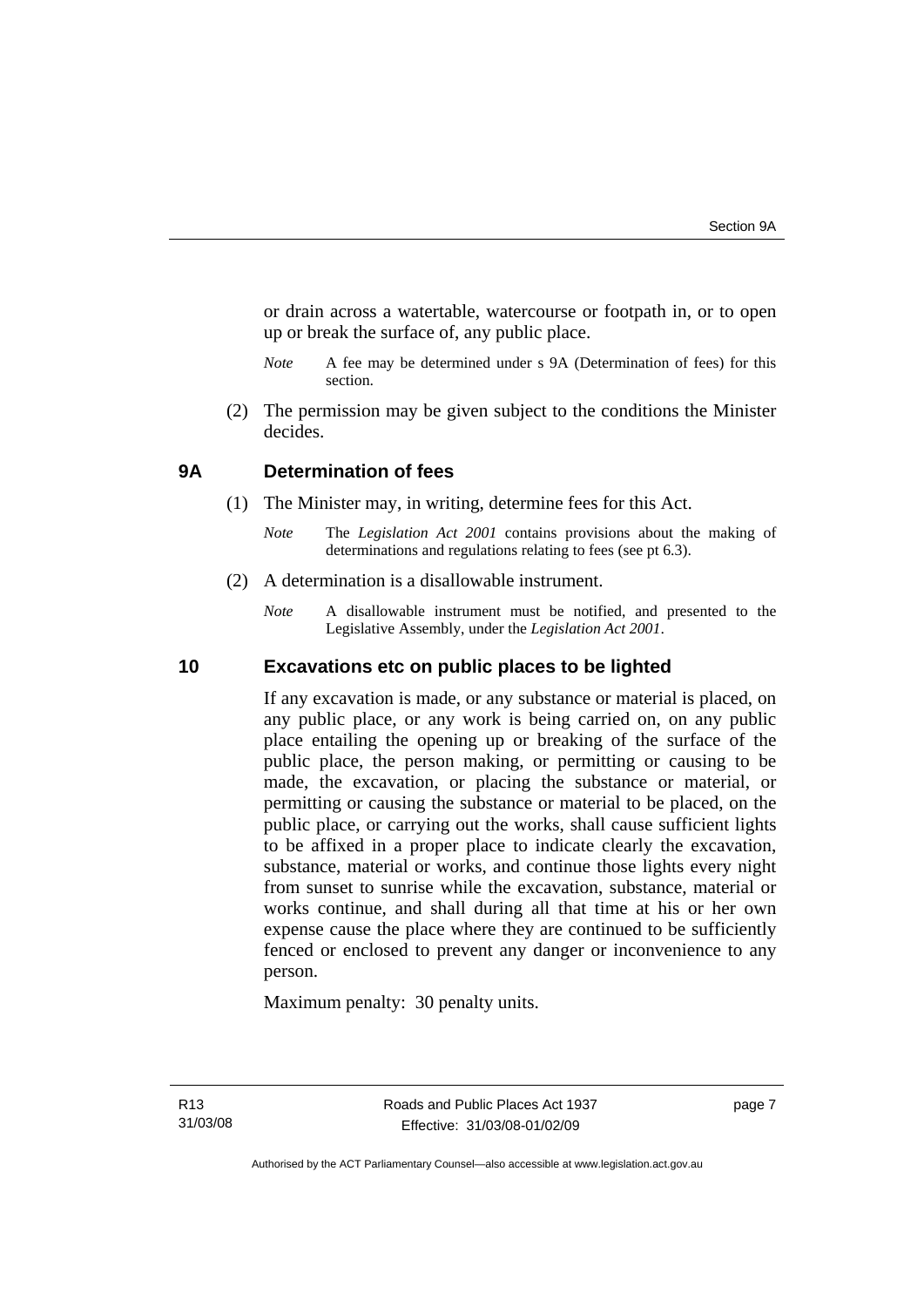## <span id="page-13-0"></span>**11 Alignment marks etc**

Any person who, without lawful authority, pulls down, pulls up, destroys or damages any alignment or boundary mark, or any stone, notice board, public notice or other erection in or on any public place commits an offence.

Maximum penalty: 30 penalty units.

#### **12 Exhibition of advertisements or notices**

Any person who, without the permission of the Minister or a roads and public places officer, exhibits, in any way, on any property of the Territory in or adjoining any public place, any advertisement or notice commits an offence.

Maximum penalty: 10 penalty units.

#### **12A Code of practice for removable signs**

- (1) The Minister may, in writing, approve a code of practice about the placement and keeping of moveable signs in public places.
- (2) An approval is a disallowable instrument.
	- *Note* A disallowable instrument must be notified, and presented to the Legislative Assembly, under the *Legislation Act 2001*.

#### **12B Contents of code of practice**

The code of practice may include, but is not limited to, matters relating to—

- (a) the materials from which, and the methods by which, a sign may be constructed; and
- (b) the sizes of signs; and
- (c) the locations where a sign may be placed; and
- (d) the words or images that may be displayed on a sign; and
- (e) how the person responsible for a sign may be identified; and

R13 31/03/08

Authorised by the ACT Parliamentary Counsel—also accessible at www.legislation.act.gov.au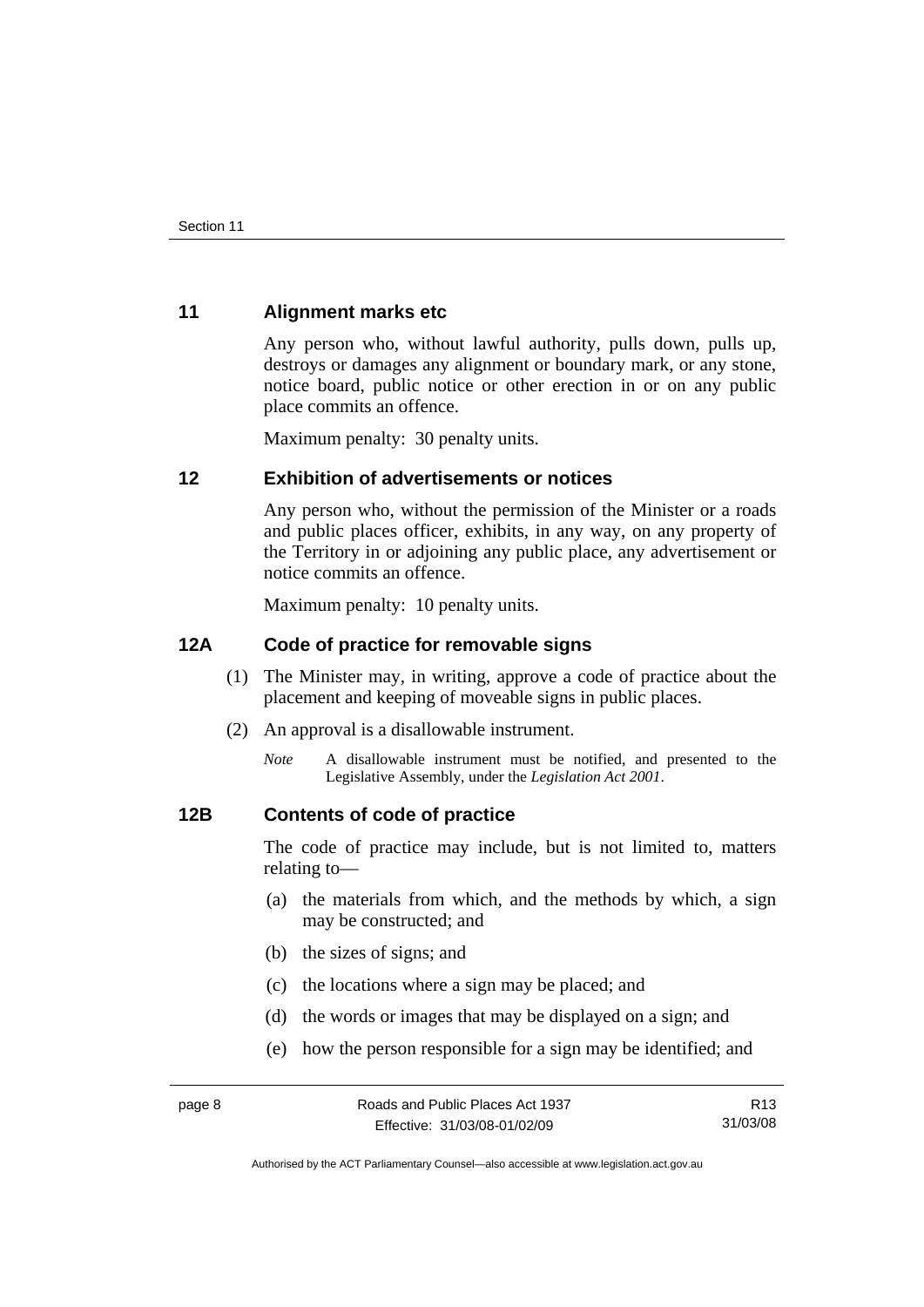- <span id="page-14-0"></span> (f) the number of signs that a person may place or keep in a public place; and
- (g) the requirements relating to insurance that a person who places or keeps a sign in a public place must satisfy.

## **12C Failure to comply with code**

A person shall not, without reasonable excuse, place or keep a movable sign in, over or across a public place, except in accordance with the code of practice.

Maximum penalty:

- (a) for a contravention of the code relating to insurance— 50 penalty units; or
- (b) in any other case—10 penalty units.

## **12D Indemnification of Territory**

A person who places or keeps a movable sign in a public place is liable to indemnify the Territory for any liability the Territory incurs as a result of the sign being so kept or placed.

## **12E Removal of abandoned vehicles from public places**

 (1) This section applies if a roads and public places officer suspects, on reasonable grounds, that a vehicle in a public place has been abandoned.

#### **Examples of grounds that might indicate vehicle is abandoned**

- 1 the vehicle's registration has expired
- 2 the vehicle is in a state of disrepair
- 3 the general appearance of the vehicle, including any build-up of dust or debris
- *Note* An example is part of the Act, is not exhaustive and may extend, but does not limit, the meaning of the provision in which it appears (see Legislation Act, s 126 and s 132).
- (2) The vehicle may be removed by, or under the direction of, a roads and public places officer and placed in a retention area.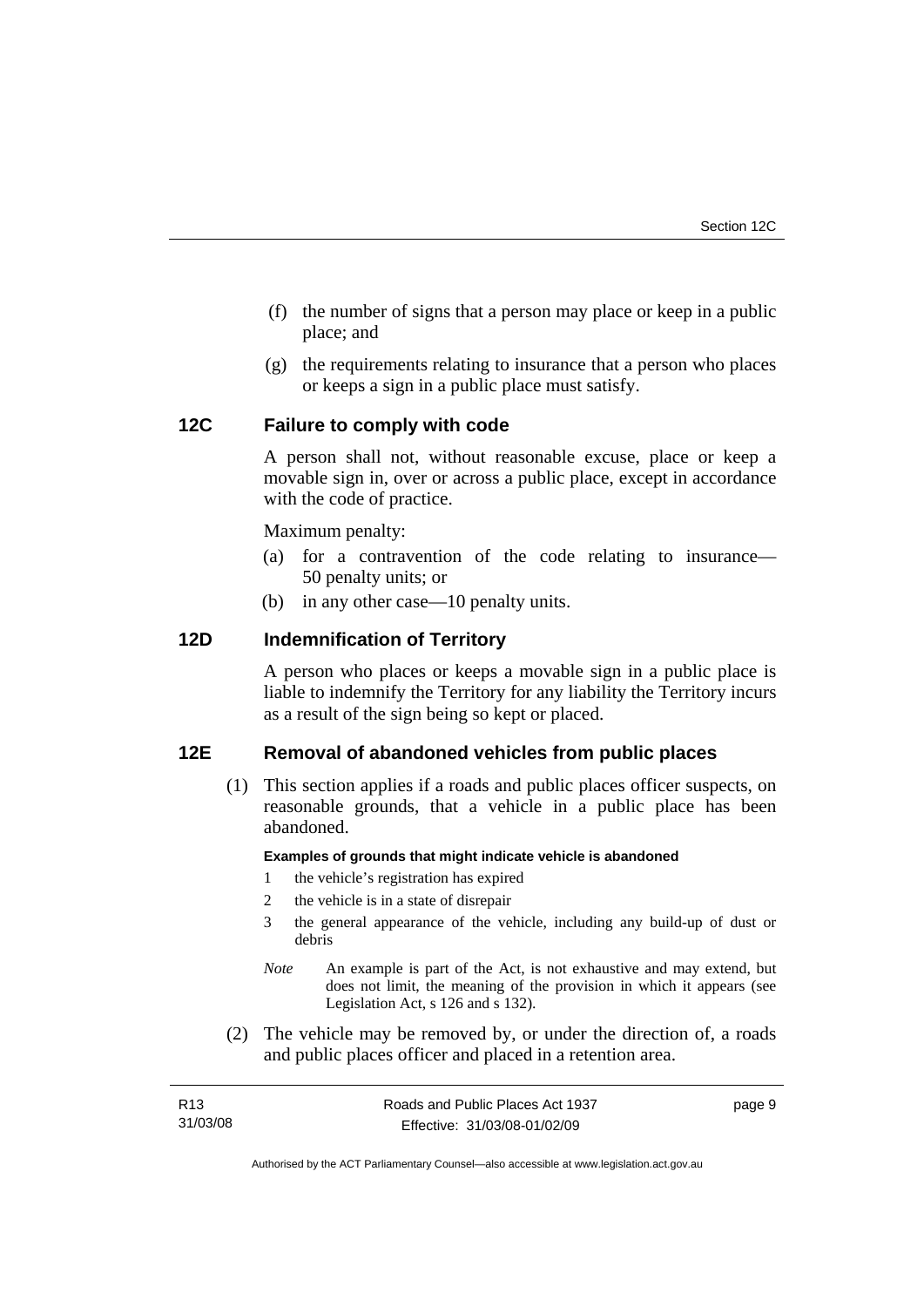- <span id="page-15-0"></span> (3) However, if the vehicle is a vehicle for which there is a registered operator, the vehicle may be removed and placed in a retention area only if—
	- (a) a roads and public places officer has given the operator a written notice under subsection (4); and
	- (b) the vehicle has not been removed within 2 days after the day the operator was given the notice.
- (4) The notice must include a statement requiring the person—
	- (a) if the person is an owner of the vehicle—to remove the vehicle within 2 days after the day the notice is given to the person; or
	- (b) if the person is not an owner of the vehicle—to tell a roads and public places officer, within 7 days after the day the person is given the notice—
		- (i) that the person is not an owner of the vehicle; and
		- (ii) the name and address of anyone that the person believes is an owner of the vehicle.
- (5) The notice must include information about how the person may contact a roads and public places officer, including, for example, a telephone number.
- (6) In this section:

*owner*, of a vehicle, includes anyone who has a legal right to move the vehicle.

*registered operator*—see the *Road Transport (Vehicle Registration) Act 1999*, dictionary.

## **12F Failure to provide information about abandoned vehicles**

- (1) A person commits an offence if—
	- (a) the person is the registered operator of a vehicle; and

Authorised by the ACT Parliamentary Counsel—also accessible at www.legislation.act.gov.au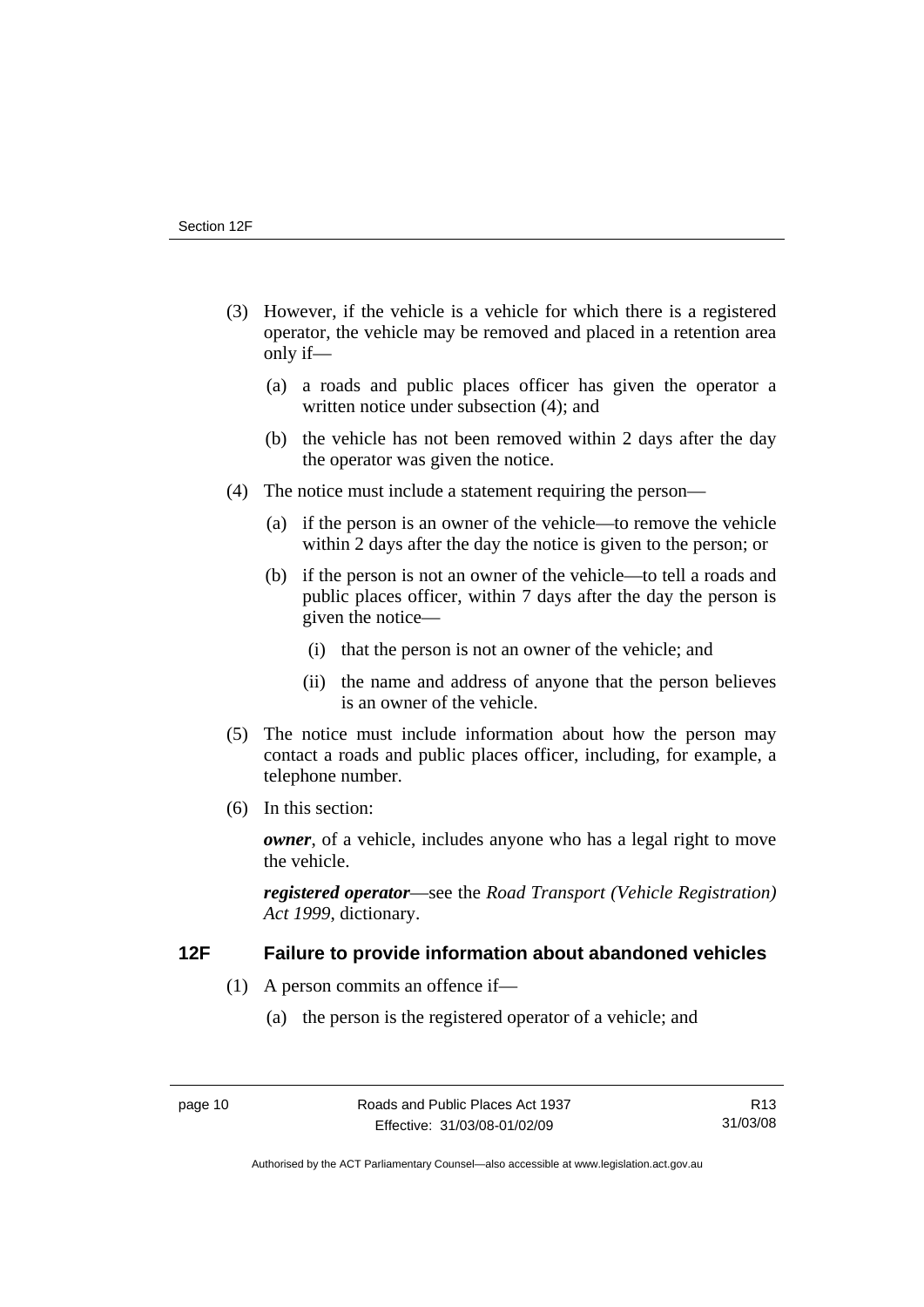- <span id="page-16-0"></span> (b) the person is given a notice under section 12E (3) in relation to the vehicle; and
- (c) the person is not an owner of the vehicle; and
- (d) the person fails to tell a roads and public places officer, within 7 days after the day the notice is given to the person—
	- (i) that the person is not an owner of the vehicle; and
	- (ii) the name and address of anyone the person believes is an owner of the vehicle.

Maximum penalty: 5 penalty units.

- (2) An offence against this section is a strict liability offence.
- (3) In this section:

*owner*, of a vehicle—see section 12E (6).

*registered operator*—see section 12E (6).

#### **12G Removal of signs and other items from public places**

- (1) If a movable sign has been placed, or is being kept, in a public place otherwise than in accordance with the code of practice, a roads and public places officer may remove the sign and place it in a retention area.
- $(2)$  If—
	- (a) a prescribed object is in, over or across a public place; and
	- (b) the object is not authorised by a permit granted under this Act or any other law of the Territory to be there;

a roads and public places officer may—

- (c) if the object—
	- (i) creates a hazard for people using the public place or any premises adjacent to the public place; or

page 11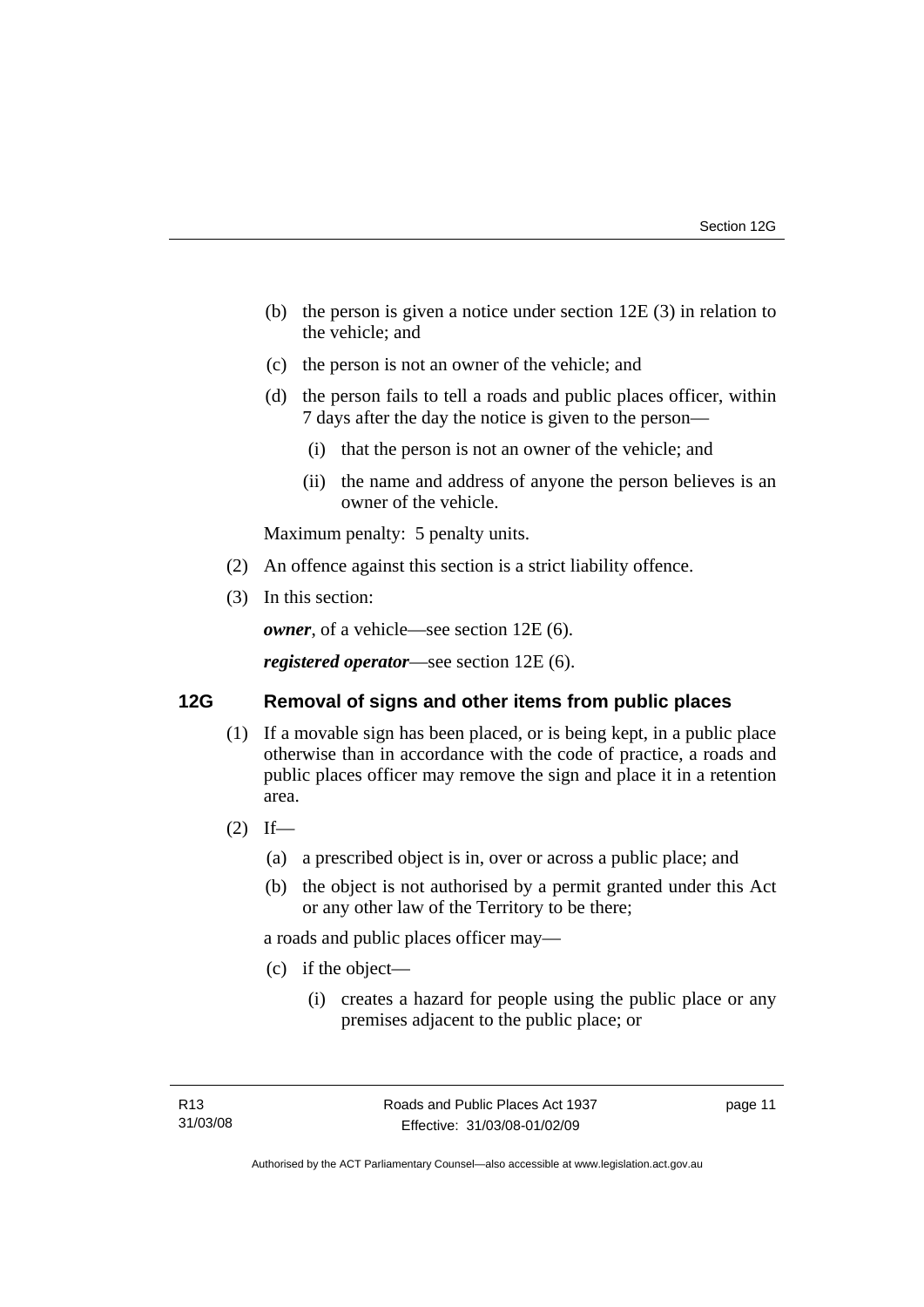<span id="page-17-0"></span> (ii) restricts the movement of people or vehicles in the public place;

remove the object from the public place and place it in a retention area; or

- (d) in any case—give the owner of the object a direction in writing to—
	- (i) apply for a permit authorising the object to remain in, over or across the public place; or
	- (ii) remove the object from the public place;

within 7 days after the direction is given.

- (3) If a roads and public places officer gives the owner of an object a notice under subsection (2) (d) and—
	- (a) the owner does not comply with the notice; or
	- (b) the owner makes, within the period of 7 days specified in the notice, an application for a permit to allow the object to remain in, over or across the public place and that application is refused;

a roads and public places officer may remove the object from the public place and place it in a retention area.

(4) In this section:

*prescribed object* means an object prescribed under section 12I.

## **12H Disposal of items removed under sections 12E and 12G**

If an object, sign or vehicle is placed in a retention area under section 12E or section 12G—

- (a) the object, sign or vehicle is taken to be uncollected goods for the *Uncollected Goods Act 1996*; and
- (b) the Minister is taken to be the possessor of the goods for that Act; and

R13 31/03/08

Authorised by the ACT Parliamentary Counsel—also accessible at www.legislation.act.gov.au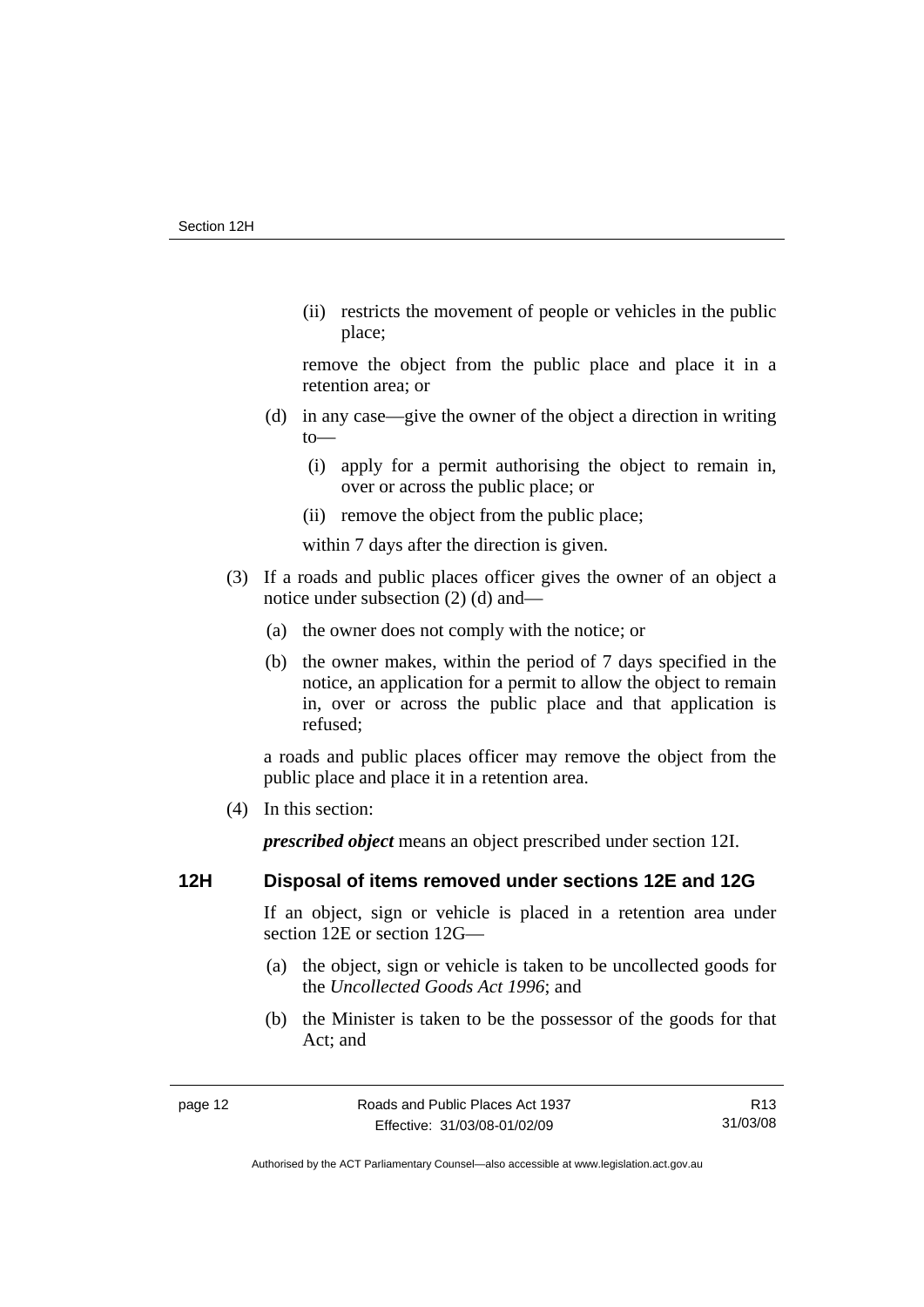- <span id="page-18-0"></span> (c) the Minister may dispose of the goods in accordance with that Act, part 3; and
- (d) for that Act, section 26 (2) (a) and section 30 (1) (a) the reasonable costs incurred by the Minister in complying with that Act are taken to include the cost of removing the object, sign or vehicle from the public place to the retention area.

## **12I Prescribed objects—s 12G (4), def of** *prescribed object*

- (1) The Minister may, in writing, prescribe objects.
- (2) An instrument under subsection (1) is a disallowable instrument.
	- *Note* A disallowable instrument must be notified, and presented to the Legislative Assembly, under the *Legislation Act 2001*.

## **13 Trees etc overhanging public places**

- (1) If any tree, sapling, plant, shrub or timber on any land overhangs any public place so as to obstruct or inconvenience passers by, a roads and public places officer may, by written notice, require the occupier of the land, within the time specified in the notice, so to cut the tree, sapling, plant, shrub or timber that it will not obstruct or inconvenience passers by.
- (2) An occupier of land who is served with a notice under subsection (1) shall comply with the notice.

Maximum penalty: 5 penalty units.

 (3) If any tree, sapling, plant, shrub or timber, or part of such a thing, on any land adjoining any public place is in such a condition or situation as to endanger the safety of any person using the place, whether by obstructing the vision or otherwise, a roads and public places officer may, by written notice, require the occupier of the land to remove immediately the tree, sapling, plant, shrub or timber, or part.

page 13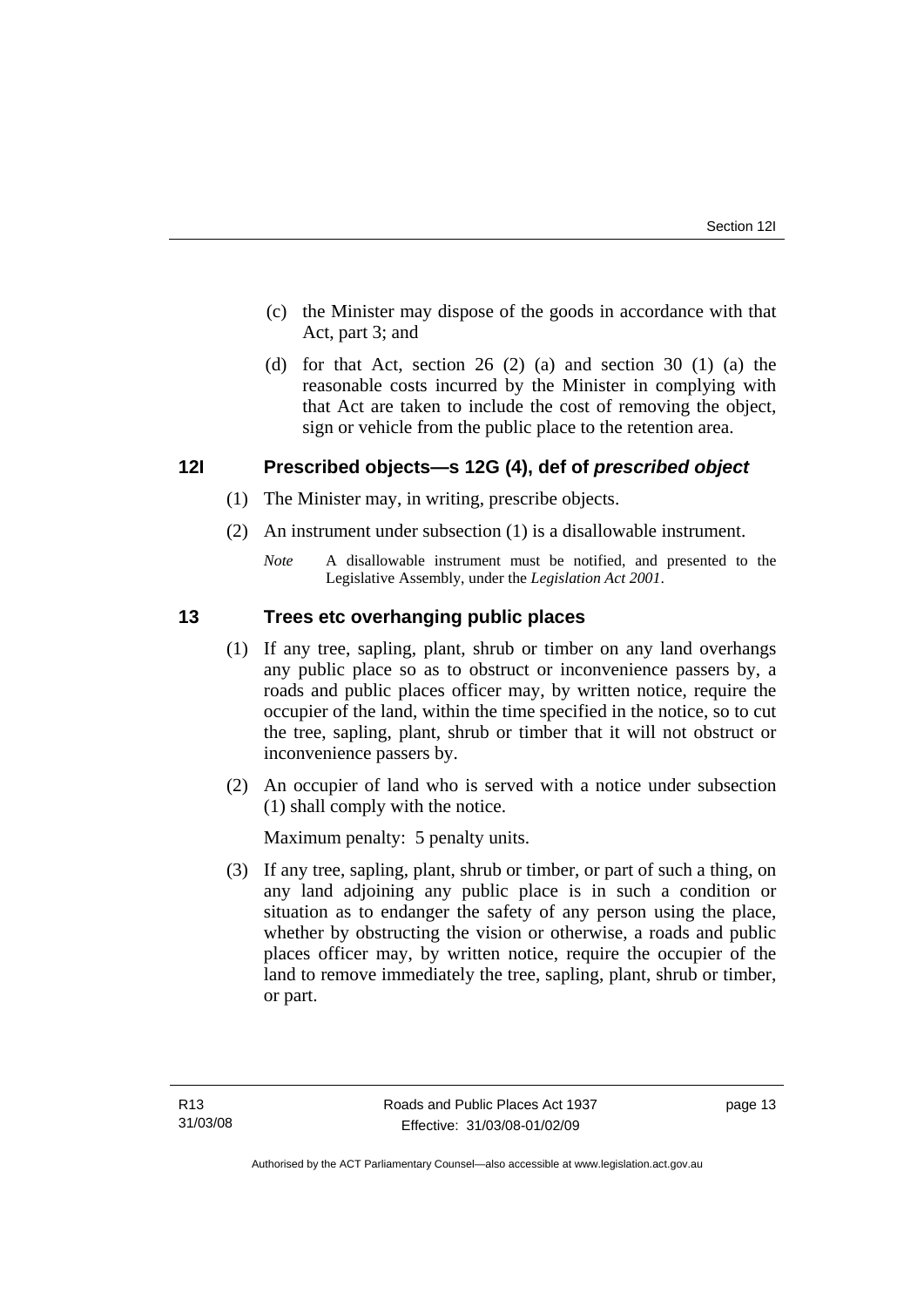<span id="page-19-0"></span> (4) An occupier of land who is served with a notice under subsection (3) shall comply with the notice.

Maximum penalty: 50 penalty units.

- (5) This section has effect in relation to a tree that is a registered tree under the *Tree Protection Act 2005* subject to that Act, part 3 (Protection of trees).
	- *Note* Under the *Tree Protection Act 2005*, pt 3 it is an offence to damage a registered tree (or do prohibited groundwork in the tree's protection zone) unless the damage or groundwork is allowed under that Act. Application may be made to the conservator for approval of tree damaging activity or prohibited groundwork (including in urgent circumstances).

## **14 Repair of damage to public places**

- (1) Any person who causes damage to any public place other than the fair wear and tear due to ordinary and reasonable user of the public place shall—
	- (a) pay the cost incurred by the Territory in making good the damage; or
	- (b) if the Minister so requires, make good the damage to the satisfaction of the Minister or a roads and public places officer.
- (2) Subsection (1) applies whether or not the person was acting with the permission of the Minister or a roads and public places officer or under a permit granted to him or her under this Act.

## **14A Graffiti removal on leased land**

- (1) This section applies to graffiti on property on leased territory land if the graffiti is visible from a public place.
- (2) An authorised person may remove the graffiti with the agreement of the occupier of the land.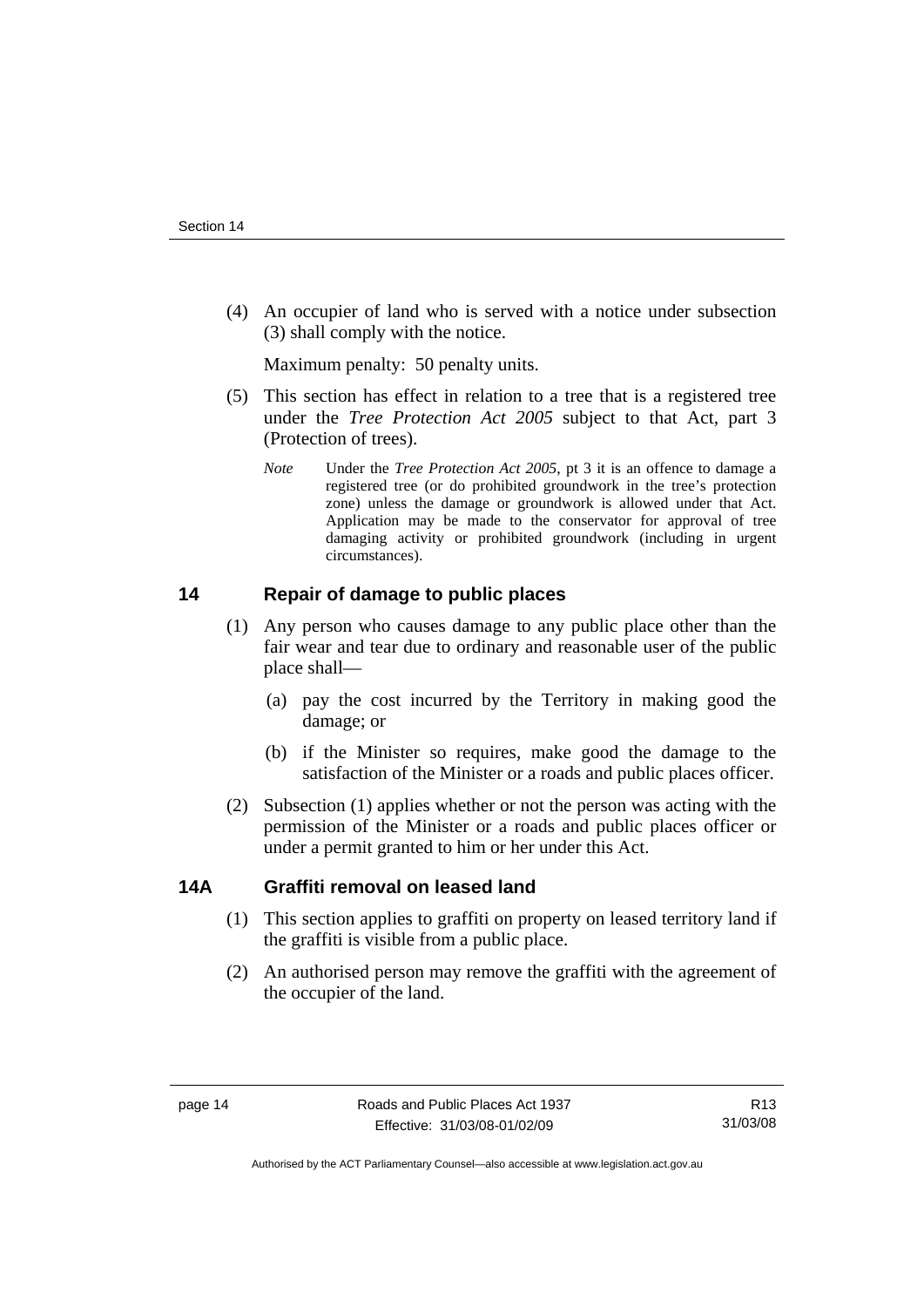- <span id="page-20-0"></span> (3) If subsection (4) is complied with, an authorised person may also remove the graffiti—
	- (a) without the agreement of the occupier of the land; and
	- (b) whether or not the occupier has been notified that the graffiti removal work will be carried out.
- (4) For subsection (3), an authorised person must, immediately before the graffiti removal work is to be carried out, take reasonable steps to notify the occupier that the work is to be carried out.
- (5) Graffiti removal work under subsection (3) must be carried out only from a public place.
- (6) After graffiti removal work has been carried out under subsection (2) or (3), an authorised person must give the occupier written notice that the work has been carried out.
- (7) The notice must include information about the effect of section 14B.
- (8) To remove any doubt, this section does not require the Territory to carry out graffiti removal work.
- (9) In this section:

*authorised person* means a person authorised in writing by the chief executive for this section.

*occupier*, of leased territory land, includes—

- (a) a person believed, on reasonable grounds, to be an occupier of the land; and
- (b) a person apparently in charge of the land.

## **14B Graffiti removal—liability of the Territory**

 (1) The cost of the graffiti removal work under section 14A is payable by the Territory.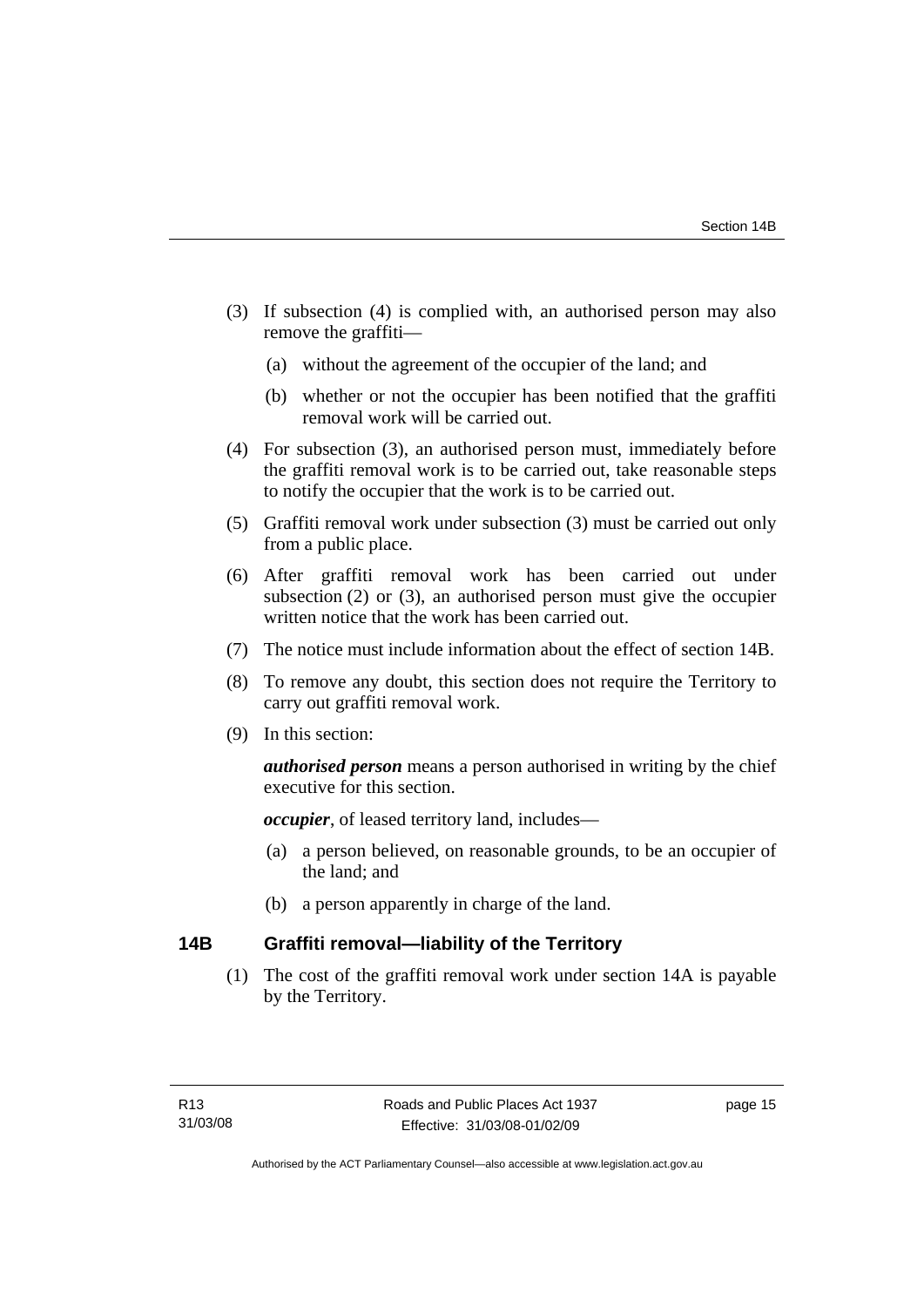<span id="page-21-0"></span> (2) The Territory is liable for any damage caused to the property in carrying out the graffiti removal work, other than any minor damage that is incidental to the removal of the graffiti.

#### **Examples of minor incidental damage**

- 1 minor discoloration of the surface from which the graffiti is removed
- 2 minor variations in the colour and application of paintwork
- *Note* An example is part of the Act, is not exhaustive and may extend, but does not limit, the meaning of the provision in which it appears (see Legislation Act, s 126 and s 132).
- (3) The Territory is not liable for any failure to completely remove the graffiti.
- (4) To remove any doubt, this section does not require the Territory to restore any property to its former state before graffiti was applied to it.

#### **15A Objects in public places**

The Minister may, on the application of a person, grant to the person a permit to place an object, other than an object of a kind referred to in section 8 (a), in, over or across a public place.

*Note* A hawker who is licensed under the *Hawkers Act 2003* does not require a permit under this Act to park a vehicle in a public place if the person is carrying on the business of a hawker under that Act in accordance with the person's licence, see s 15U.

#### **15B Application for permit**

An application for the grant of a permit to place an object in, over or across a public place—

- (a) shall be made in writing to the Minister and signed by or on behalf of the applicant; and
- (b) shall specify the place in relation to which the permit is sought; and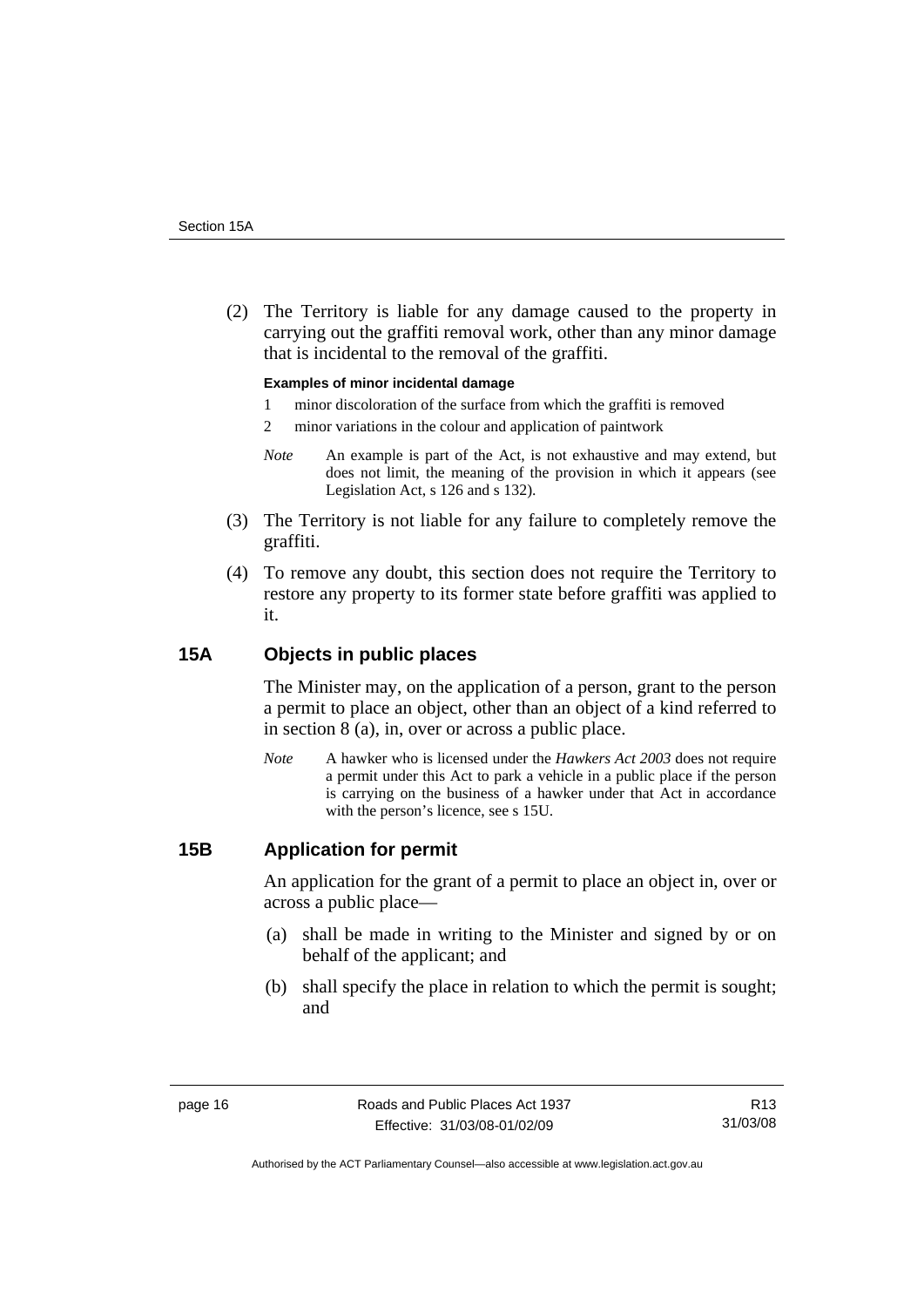- (c) shall be accompanied by a plan clearly showing—
	- (i) the location, boundaries and dimensions of the place in relation to which the permit is sought; and
	- (ii) if it is not proposed to move the object whilst the permit is in force—the proposed position of the object in, over or across that place; and
- (d) shall clearly indicate the nature of the object and give particulars of its design and size; and
- (e) shall specify the use to which it is intended the object will be put; and
- (f) shall specify the hours when it is proposed the object will remain in, over or across the place; and
- (g) shall give particulars of any measures proposed to be adopted in connection with the use of the object to safeguard the health and provide for the safety, comfort and convenience of persons using the place or a place adjacent to or near the place; and
- (h) if installation or construction work is proposed to be carried out in or on the place for the purpose of placing the object in, over or across the place—
	- (i) shall specify the nature of the work; and
	- (ii) shall give particulars of the methods to be employed in the execution of the work; and
	- (iii) shall give particulars of any measures proposed to be adopted in connection with the work to protect the safety of persons using the place or a place adjacent to or near the place.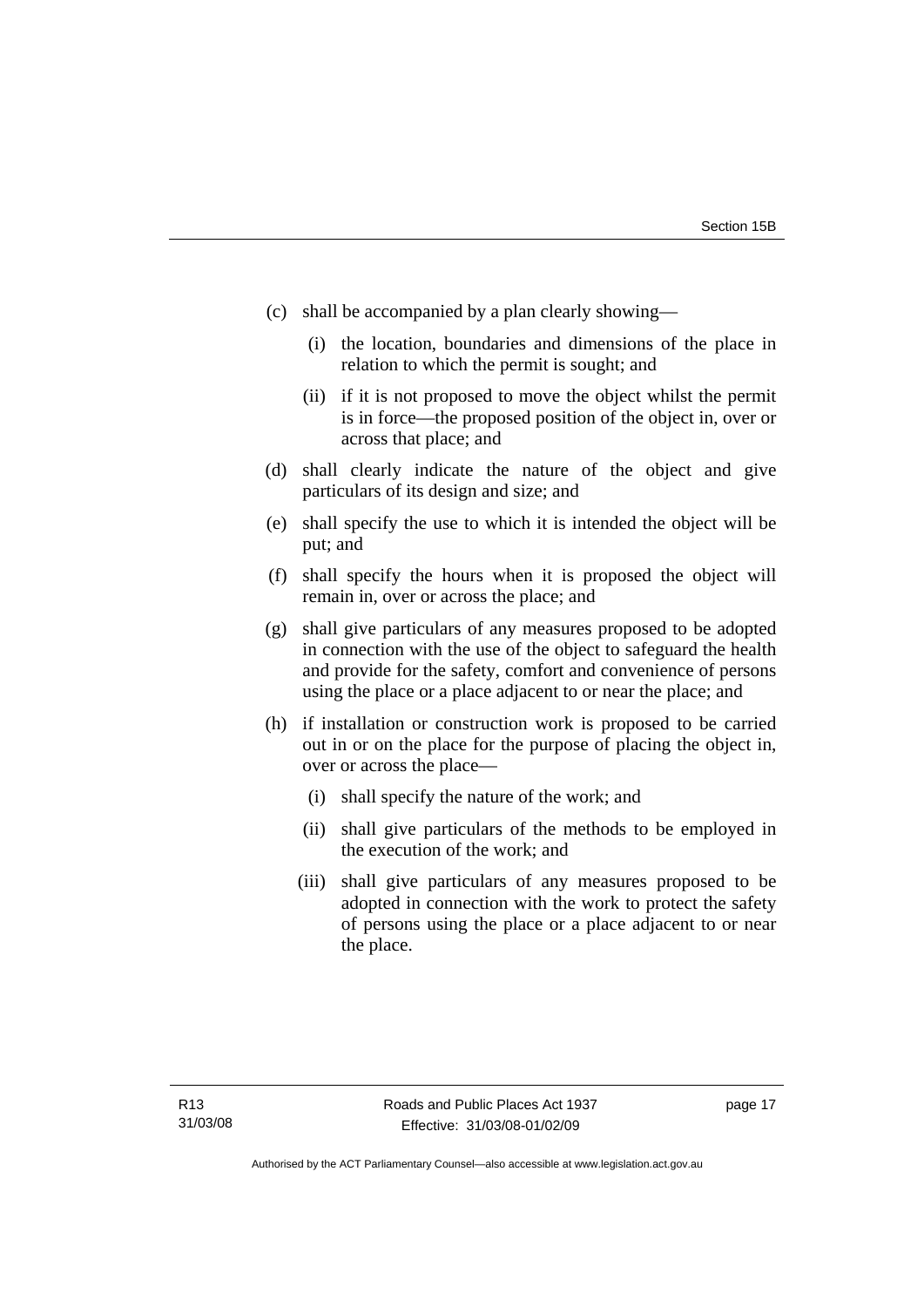## <span id="page-23-0"></span>**15BA Placement of objects affecting heritage significance**

- (1) The section applies if an application under section 15B relates to the placement of an object at a place registered, or nominated for provisional registration, under the *Heritage Act 2004*.
- (2) The Minister must—
	- (a) give a copy of the application to the heritage council; and
	- (b) in deciding on the application under section 15C, consider any written recommendation or submission about the placement given to the Minister by the council within 15 working days after the day the copy of the application is given to the council.

## **15C Grant or refusal of permit**

- (1) The Minister shall consider each application for a permit and shall—
	- (a) approve of the grant to the applicant of the permit; or
	- (b) refuse to grant the permit to the applicant.
- (2) For the purpose of determining an application for a permit to place an object in, over or across a public place, the Minister shall have regard to—
	- (a) whether the place is a suitable place in, over or across which to place the object; and
	- (b) whether the object will be structurally sufficient, safe and stable; and
	- (c) the interests of the public and, in particular—
		- (i) whether the object, placed in, over or across the place, would be likely to be to the benefit or detriment of persons using the place or a place adjacent to or near the place; and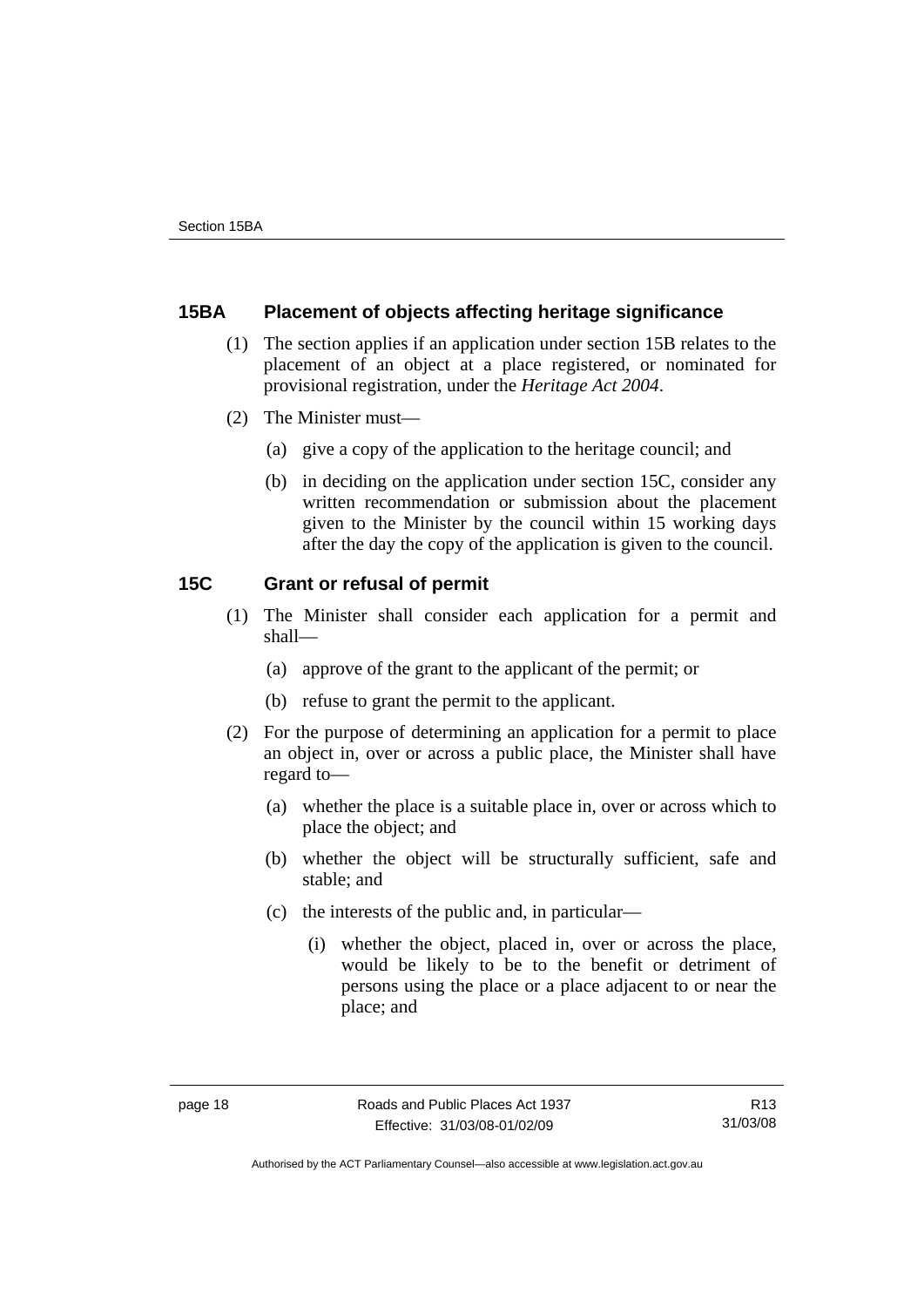- <span id="page-24-0"></span> (ii) whether adequate provision is proposed to be made in connection with the use of the object to safeguard the health and provide for the safety, comfort and convenience of persons using the place or a place adjacent to or near the place; and
- (d) the interests of persons carrying on business in the vicinity of the place and, in particular, the interests of a person carrying on, in the vicinity of the place, a business similar to the business (if any) carried on, in the vicinity of the place, by the applicant; and
- (e) if installation or construction work is proposed to be carried out in or on the place for the purpose of placing the object in, over or across the place—
	- (i) whether it is desirable to allow the work to be carried out in or on the place; and
	- (ii) whether the work will be suitable for the purpose; and
	- (iii) whether adequate provision is proposed to be made in connection with the work to protect the safety of persons using the place or a place adjacent to or near the place.

## **15D Permit may be subject to conditions**

If the Minister approves of the grant to an applicant of a permit to place an object in, over or across a public place, the Minister may grant the permit subject to any of the following conditions that the Minister considers appropriate:

- (a) that the object will be of a type or design specified by the Minister;
- (b) that the object will be properly maintained and will not be allowed to become structurally insufficient, unsafe or unstable;

page 19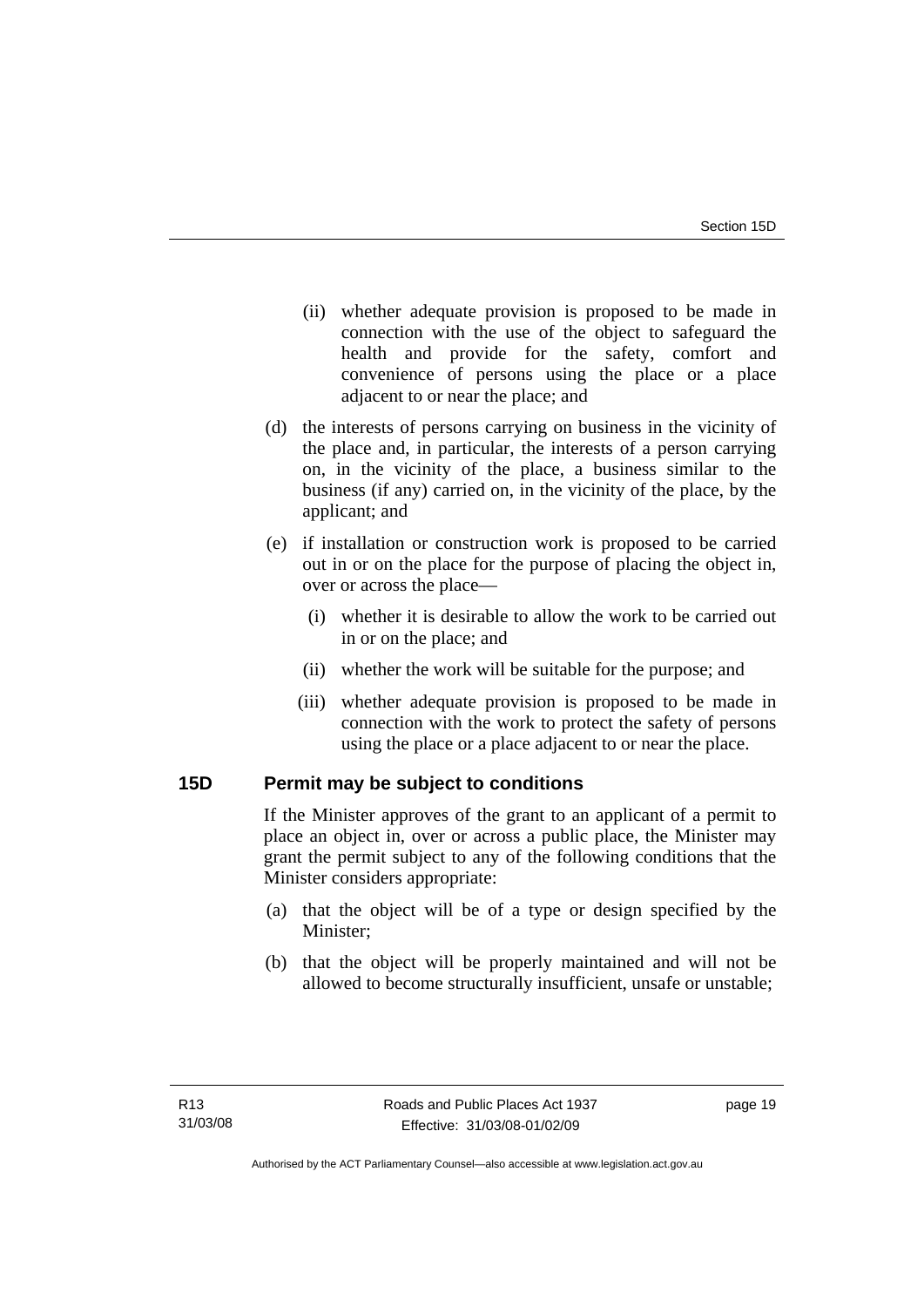- <span id="page-25-0"></span> (c) that the holder of the permit will not allow the object, whether directly or indirectly, to adversely affect the health or safety of persons using the place or a place adjacent to or near the place;
- (d) that adequate provision will be made for the disposal of refuse and waste from, and for the drainage of, the place;
- (e) that, during the hours between sunset and sunrise that the object is in the place, the place will be illuminated in a way that indicates clearly the object;
- (f) that the place will be fenced or enclosed in a way that prevents persons being endangered or inconvenienced by the object;
- (g) that any installation or construction work to be carried out in or on the place for the purpose of placing the object in, over or across the place will be carried out in a proper, skilful and safe way;
- (h) that the applicant will insure himself or herself and keep himself or herself insured against liability in relation to—
	- (i) death, bodily injury or illness; or
	- (ii) loss of, or damage to, property;

occurring in connection with the object.

## **15E Grant of permit**

- (1) If the Minister approves of the grant to an applicant of a permit, the Minister shall notify the applicant in writing of the grant and of any conditions to which the permit is subject and shall issue the permit to the applicant.
	- *Note* A fee may be determined under s 9A (Determination of fees) for this section.
- (2) A permit granted under this Act shall clearly identify the place in relation to which the permit is granted and shall specify—

Authorised by the ACT Parliamentary Counsel—also accessible at www.legislation.act.gov.au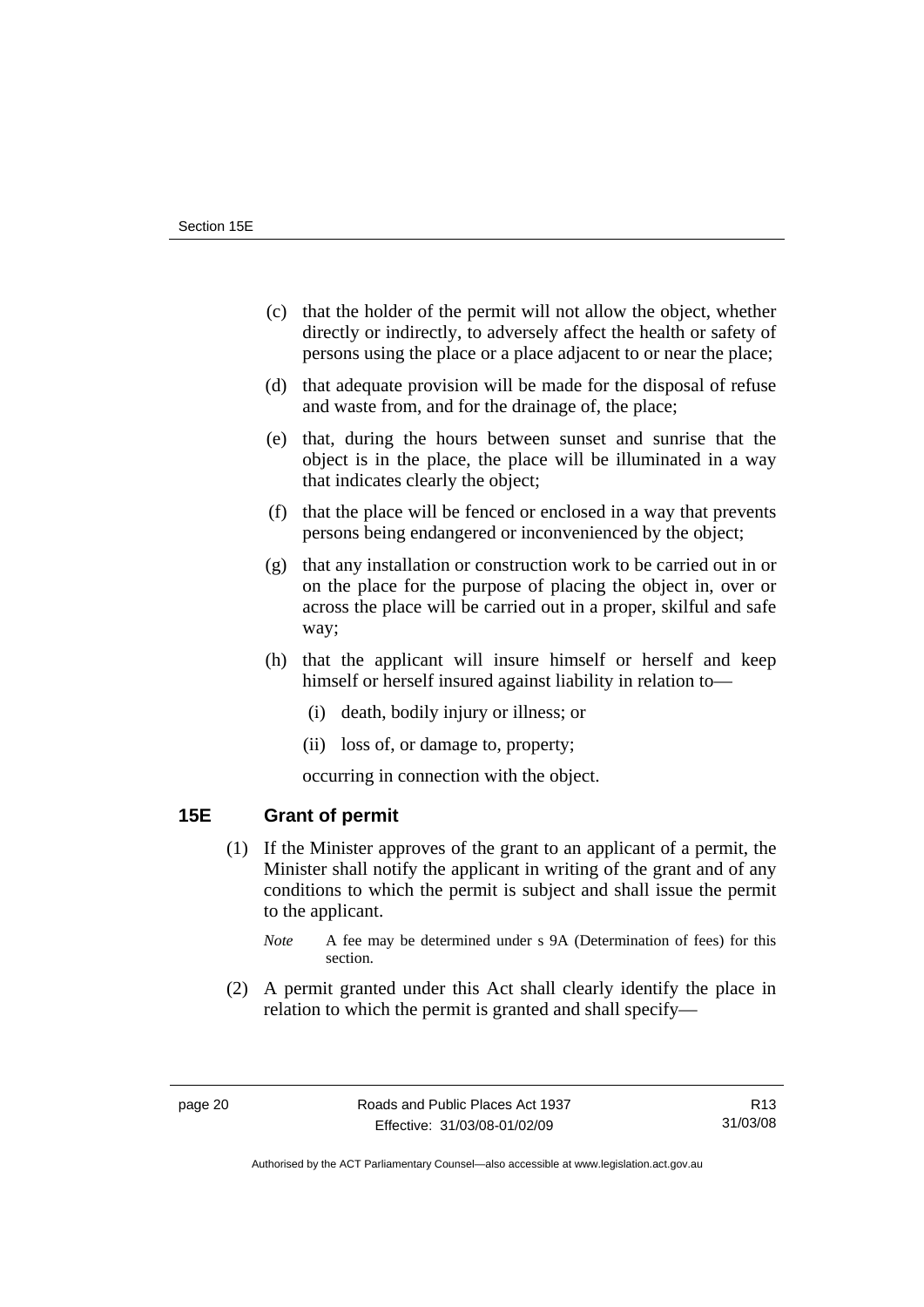- <span id="page-26-0"></span> (a) the name and address of the person to whom the permit is granted; and
- (b) the object permitted to be placed in, over or across the place; and
- (c) the use to which the object may be put; and
- (d) the hours when the object may remain in, over or across the place; and
- (e) the period for which the permit is granted; and
- (f) the conditions (if any) to which the permit is subject.

## **15F Cancellation of permit**

The Minister may, on any of the following grounds, cancel a permit authorising a person to place an object in, over or across a public place:

- (a) that a permit was granted in error or in consequence of a false statement made or misleading information given by the holder of the permit;
- (b) that the holder of the permit has failed to take reasonable steps to prevent the object being used for a purpose other than the purpose specified in the permit;
- (c) that the holder of the permit has permitted the object to remain in the public place at a time other than a time allowed by the permit;
- (d) that the holder of the permit has failed to comply with a condition to which the permit is subject;
- (e) that the public place is no longer a suitable place to be the subject of a permit under this Act;
- (f) that the object is not serving a purpose beneficial to the interests of the public;

page 21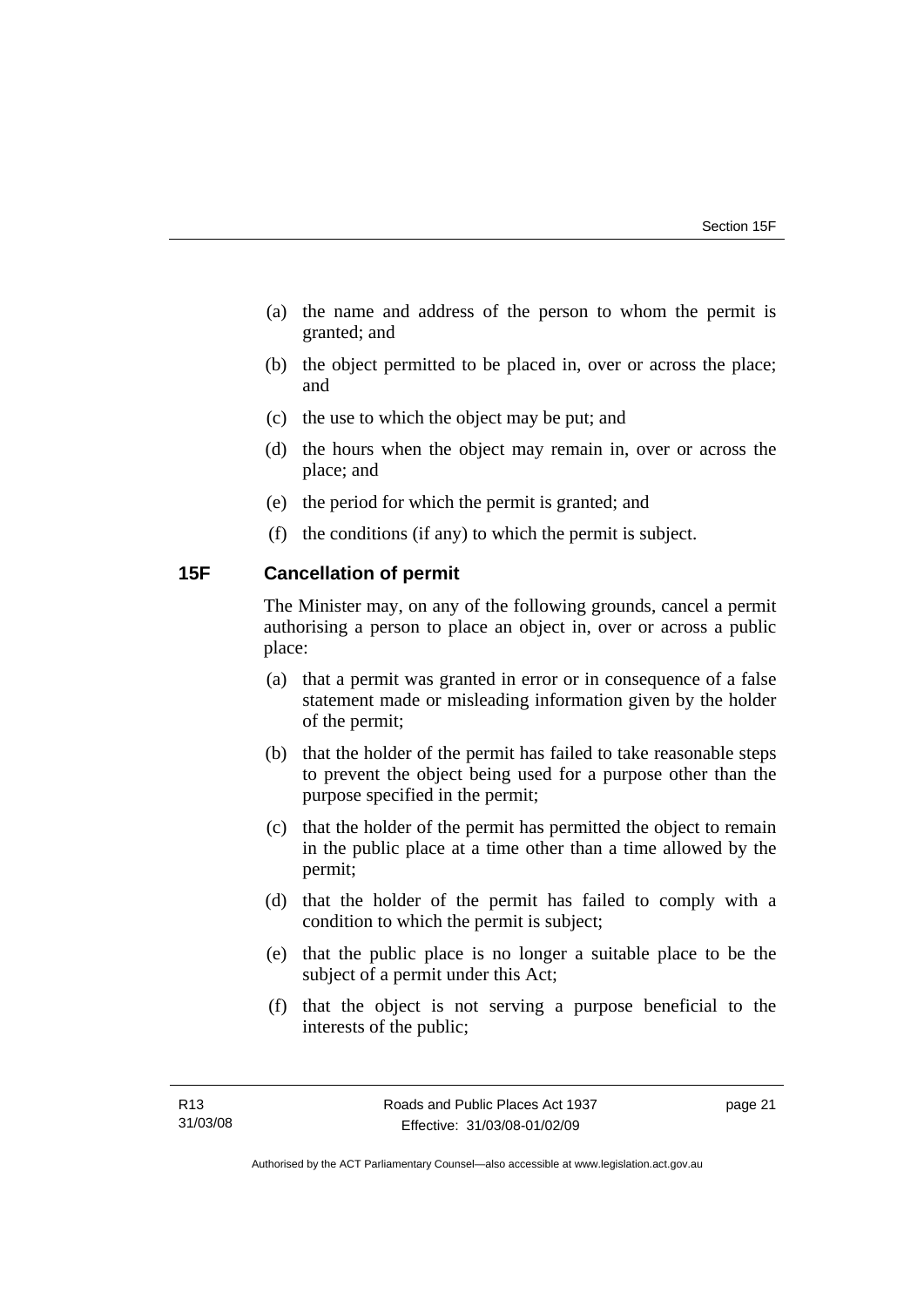<span id="page-27-0"></span> (g) that the object has resulted in, whether directly or indirectly, the interests of a person carrying on business in the vicinity of the place being adversely affected.

## **15G Review of decisions of Minister**

- (1) Application may be made to the administrative appeals tribunal for a review of a decision of the Minister—
	- (a) under section 15C (1) (b) to refuse to grant a permit; or
	- (b) under section 15D to grant a permit subject to a condition; or
	- (c) under section 15F to cancel a permit.
- (2) If the Minister makes a decision of the kind referred to in subsection (1), the Minister shall give notice of the decision to a person whose interests are affected by the decision.
- (3) A notice under subsection (2) shall be in accordance with the requirements of the code of practice in force under the *Administrative Appeals Tribunal Act 1989*, section 25B (1).

## **15H Rights of holder of permit**

- (1) For the purpose of ensuring that an object to which a permit relates is used for the purpose specified in the permit, the holder of the permit may determine the persons who may make use of the object and any equipment or services provided in connection with the object.
- (2) Nothing in subsection (1) or in any other provision of this Act prevents a place that is a public place for the purposes of a law in force in the ACT from continuing to be a public place for the purposes of that law.

## **15J Term of permit**

A permit, unless sooner surrendered or cancelled, remains in force for the period, not longer than 12 months, specified in the permit.

R13 31/03/08

Authorised by the ACT Parliamentary Counsel—also accessible at www.legislation.act.gov.au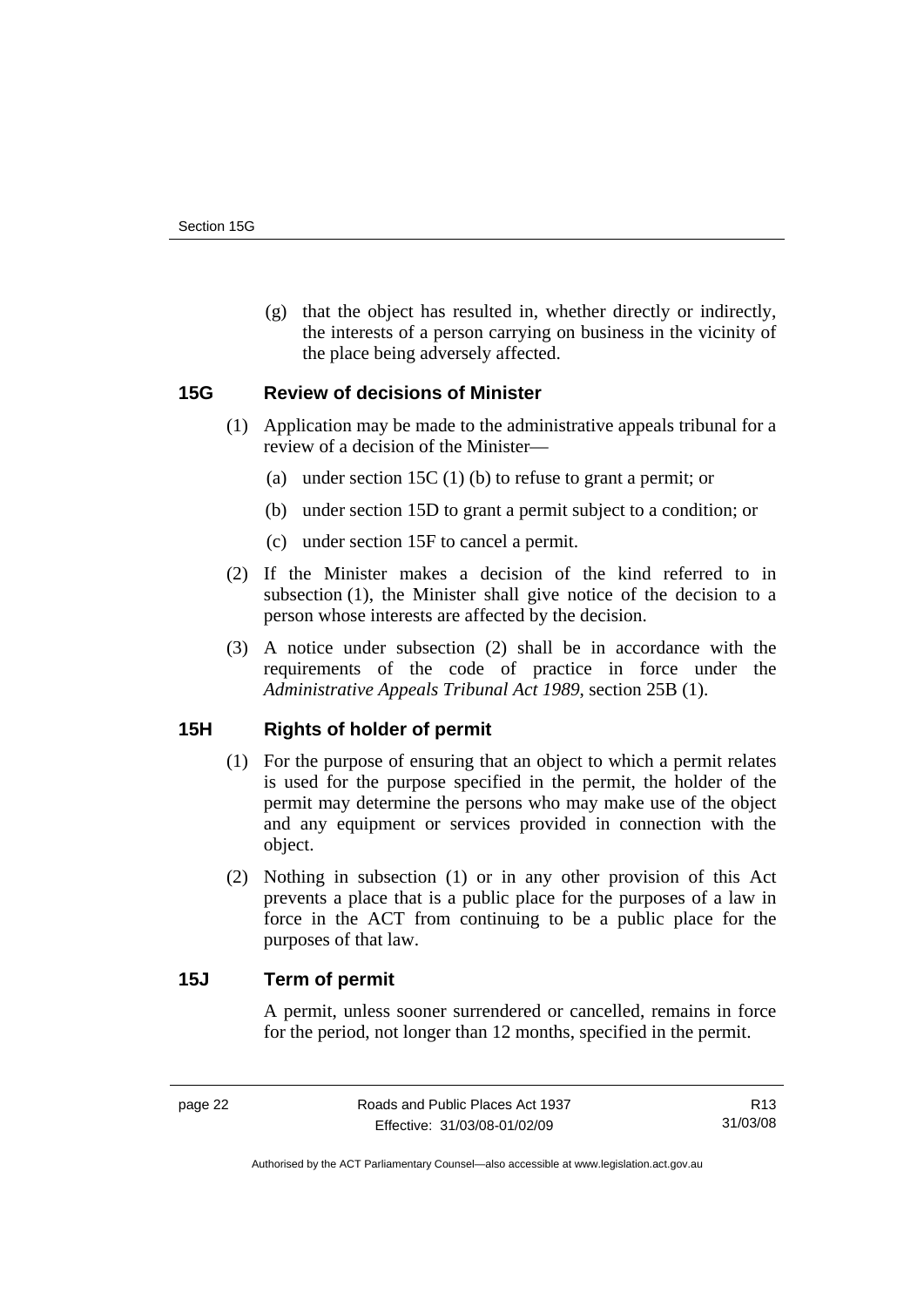## <span id="page-28-0"></span>**15K Renewal of permit**

- (1) If the holder of a permit applies to the Minister for its renewal (whether the application is made before or after the end of the permit's term), the Minister must renew the permit.
	- *Note* A fee may be determined under s 9A (Determination of fees) for this section.
- (2) If the Minister renews a permit—
	- (a) the permit as renewed continues in force for the period, not longer than 12 months, specified in the renewal; and
	- (b) that period begins at the end of the period when, apart from its renewal, the permit would have been in force.
- (3) The Minister shall not renew a permit if the object to which the permit related has been removed under section 15N (1).

## **15L Loss or destruction of permit**

If the Minister is satisfied that a permit has been lost, defaced or destroyed, he or she may issue to the holder of the permit a certified copy of the permit and that copy is, for this Act, of the same effect as the permit.

## **15M Notice to remove object**

 (1) If a permit expires or is surrendered or cancelled, the Minister shall, as soon as possible after the expiry, surrender or cancellation of the permit, if the object to which the permit related is still in, over or across the public place to which the permit related, by written notice given to the person who held the permit, require that person, within the period specified in the notice, being a period of not less than 14 days after the notice is given, to remove the object from the public place.

*Note* For the giving of documents, see *Legislation Act 2001*, pt 19.5.

page 23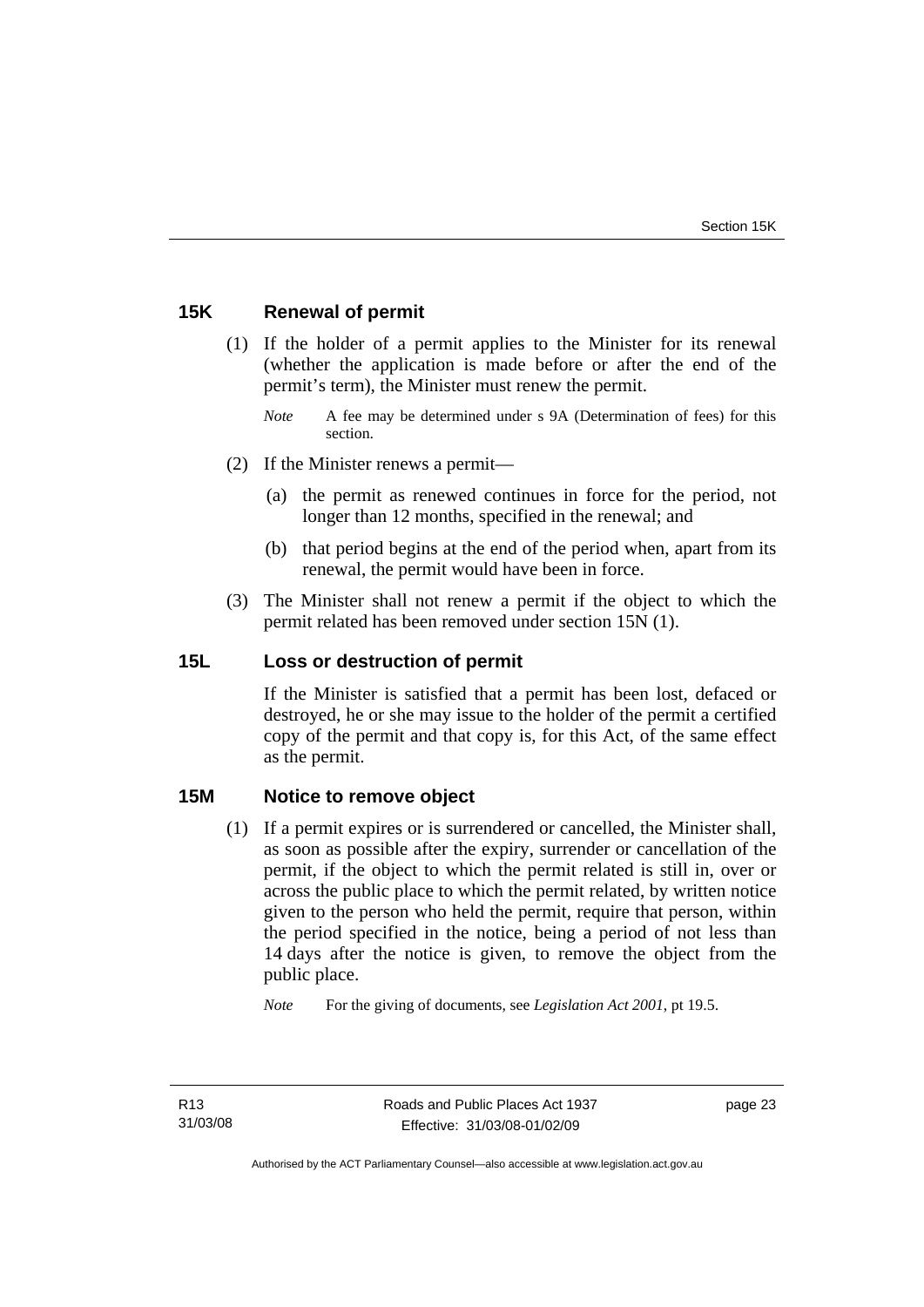<span id="page-29-0"></span> (2) If a notice is given under subsection (1) following the expiry of a permit and the permit is subsequently renewed under section 15K (1), the notice ceases to have effect.

## **15N Removal of objects by Territory**

- (1) If a person fails to comply with a notice given to him or her under section 15M (1), the Minister shall cause the object to which the notice relates to be removed and placed in storage.
- (2) If a notice is given to a person under section 15M (1) and the object to which the notice relates is removed under subsection (1), the Minister shall give to the person a further notice stating—
	- (a) the place where the object is stored; and
	- (b) that the object will be given to the person at the place where it is being stored if, within 28 days after the notice is given, the person pays to the Territory—
		- (i) the amount specified in the notice in relation to the costs and expenses incurred or to be incurred by the Territory in making good any damage caused to the public place by the removal of the object; and
		- (ii) the amount specified in the notice in relation to the costs and expenses incurred by the Territory in removing the object; and
		- (iii) an amount in relation to the costs and expenses of storage of the object, being an amount calculated in accordance with the rate specified in the notice; and
	- (c) that, if, within the time specified in paragraph (b), the amounts referred to in that paragraph are not paid and the object removed from the place where it is being stored—
		- (i) the ownership of the object shall be deemed, for all purposes, to vest in the Territory; and

R13 31/03/08

Authorised by the ACT Parliamentary Counsel—also accessible at www.legislation.act.gov.au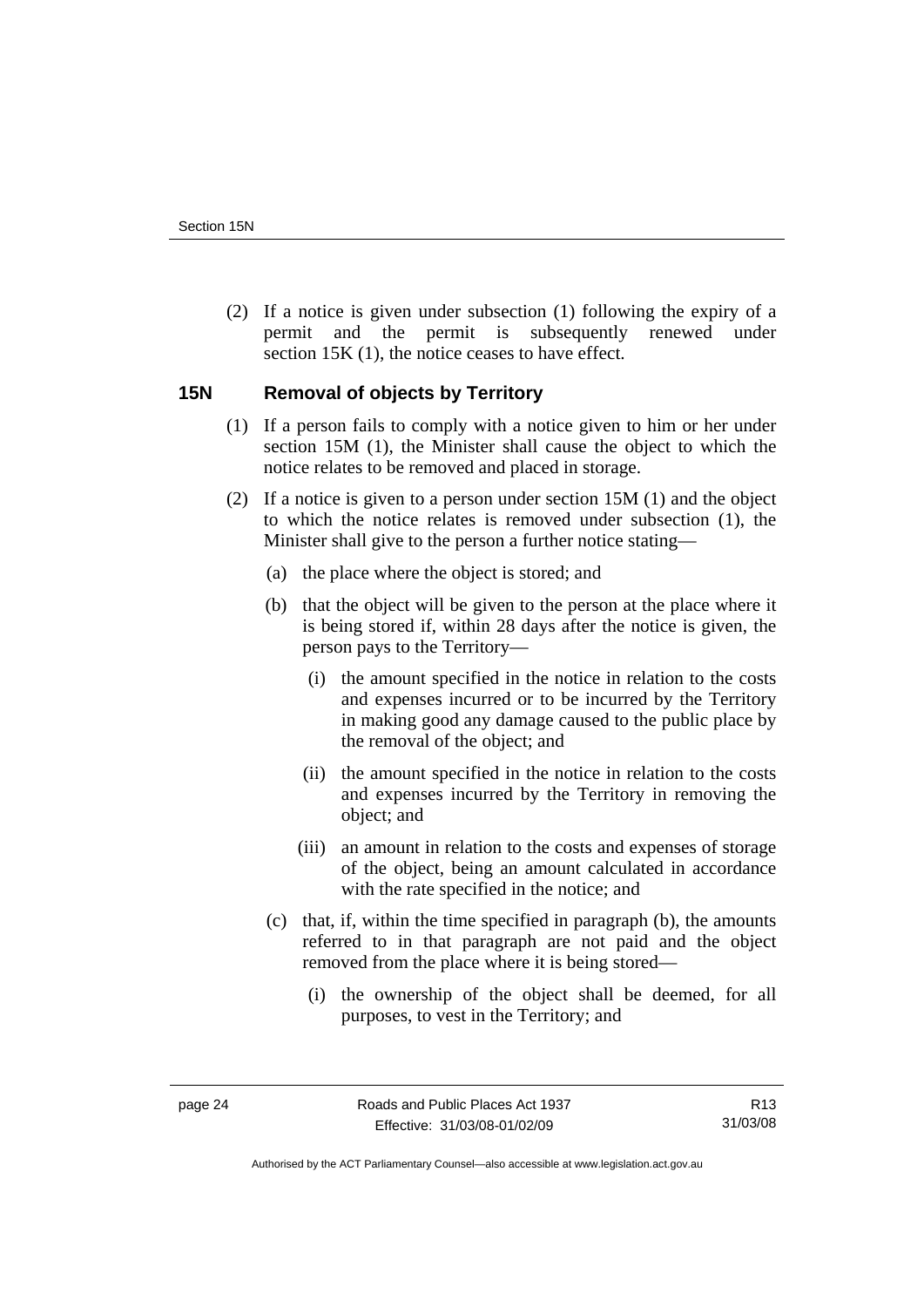- <span id="page-30-0"></span> (ii) the object may be disposed of in the way the Minister directs.
- *Note* For the giving of documents, see *Legislation Act 2001*, pt 19.5.
- (3) In relation to a notice given under subsection (2)—
	- (a) the amount to be specified in the notice for subsection (2) (b) (i) is the amount of the reasonable costs and expenses incurred or to be incurred by the Territory in making good any damage caused to the public place by the removal of the object; and
	- (b) the amount to be specified in the notice for subsection (2) (b) (ii) is the amount of the reasonable costs and expenses incurred by the Territory in removing the object; and
	- (c) the rate to be specified in the notice for subsection  $(2)$  (b) (iii) is the rate necessary to cover the reasonable costs and expenses of storage of the object.

## **15P Disposal of objects by Territory**

- (1) If a person to whom a notice is given under section 15N (2) does not, within 28 days after the notice is given to him or her—
	- (a) pay to the Territory the amounts referred to in the notice; and
	- (b) remove the object to which the notice relates from the place where it is being stored;

the ownership of the object is taken, for all purposes, to vest in the Territory and the object may be disposed of in the way the Minister directs.

- (2) If, under subsection (1), an object is sold by the Territory, the proceeds of the sale shall be applied—
	- (a) in repaying to the Territory—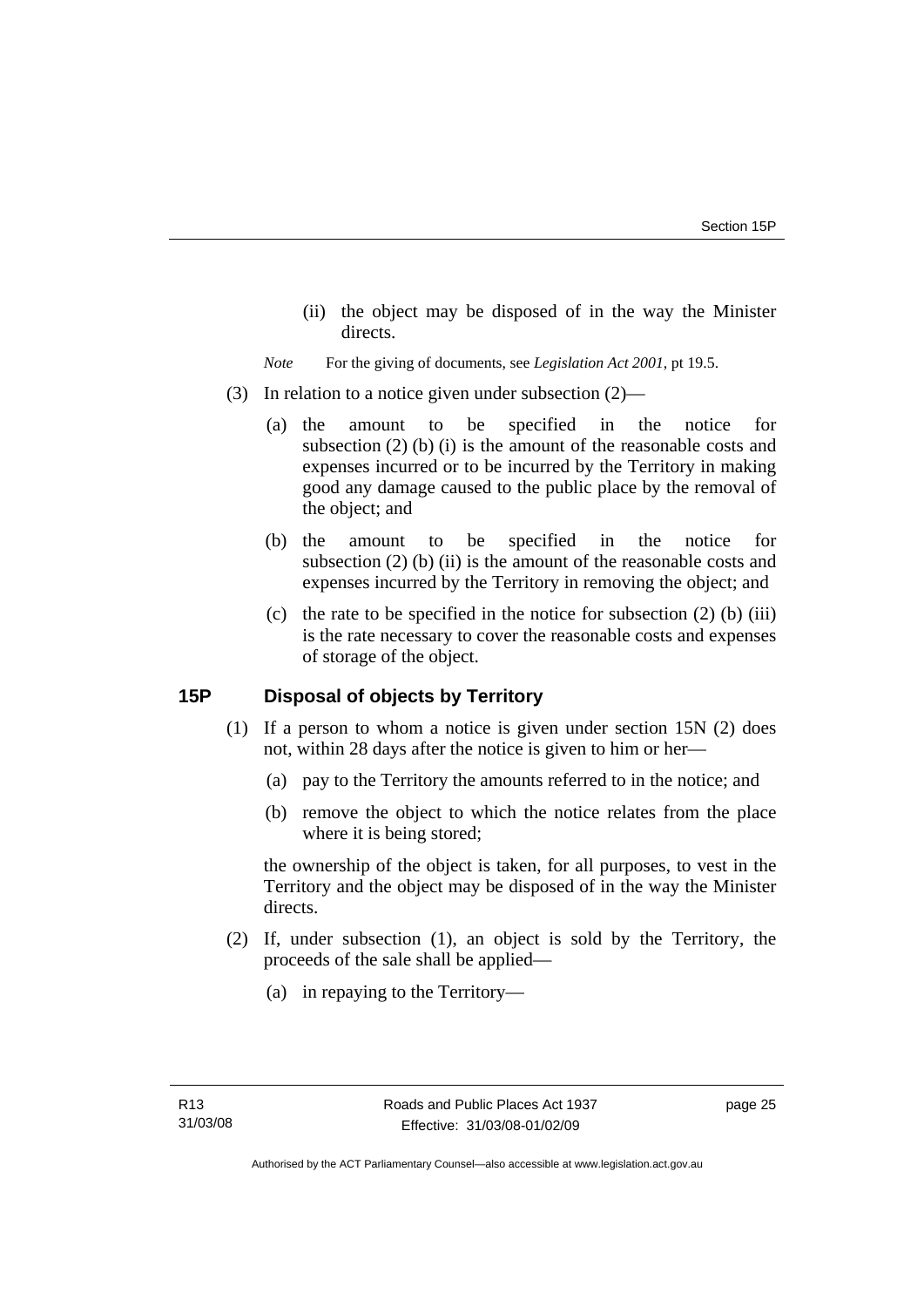- <span id="page-31-0"></span>(i) the amounts specified, for section  $15N(2)$  (b) (i) and (ii), in the notice given under section 15N (2) in relation to the object; and
- (ii) the amount of the costs and expenses incurred by the Territory in connection with the storage of the object, being an amount calculated in accordance with the rate specified, for section 15N (2) (b) (iii), in that notice; and
- (iii) the amount of the reasonable costs and expenses incurred by the Territory in connection with the sale of the object; and
- (b) in payment of the balance (if any) to the person to whom the notices under sections 15M (1) and 15N (2) were given.

## **15R Change of address**

 (1) If the name or address of the holder of a permit is changed, the holder must immediately give to the Minister written notice of the change and give the permit to the Minister.

Maximum penalty: 1 penalty unit.

 (2) The Minister shall, as soon as practicable after receipt of the permit, enter the particulars of the change on the permit and return it to the holder.

## **15S Approved forms**

- (1) The Minister may, in writing, approve forms for this Act.
- (2) If the Minister approves a form for a particular purpose, the approved form must be used for that purpose.

*Note* For other provisions about forms, see *Legislation Act 2001*, s 255.

(3) An approved form is a notifiable instrument.

*Note* A notifiable instrument must be notified under the *Legislation Act 2001*.

Authorised by the ACT Parliamentary Counsel—also accessible at www.legislation.act.gov.au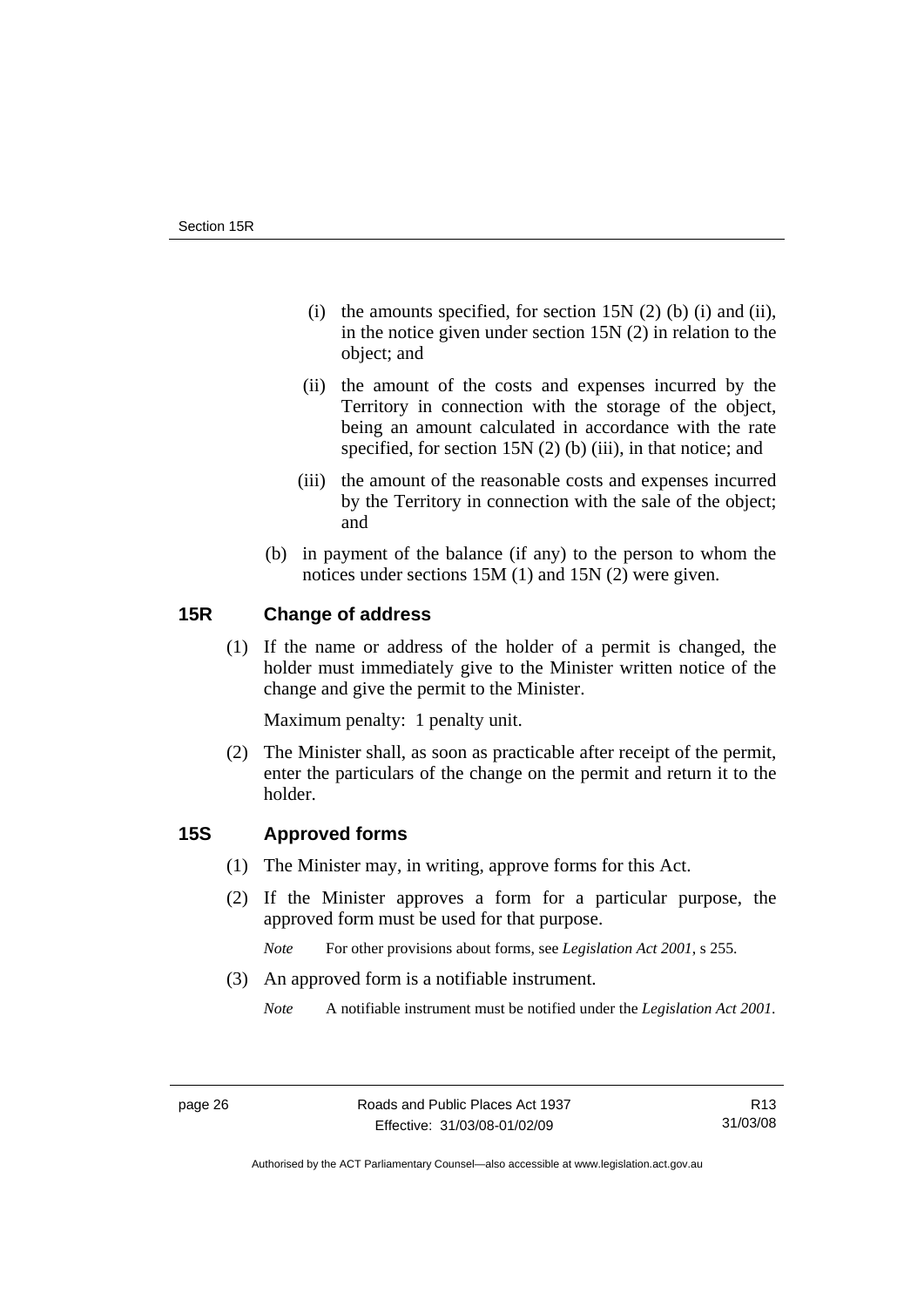## <span id="page-32-0"></span>**15T Occupation etc of public land under Planning and Development Act licence**

A person is not required to hold a permit under this Act to place an object in, over or across, or otherwise interfere with, a public place if—

- (a) the person holds a licence under the *Planning and Development Act 2007* to occupy or use the public place; and
- (b) the public place is being occupied or used in accordance with the licence.

## **15U Occupation etc of public land under Hawkers Act licence**

A person is not required to hold a permit under this Act to park a vehicle (within the meaning of the *Hawkers Act 2003*) in a public place if—

- (a) the person holds a licence under the *Hawkers Act 2003* to use the vehicle to sell goods or services in the public place; and
- (b) the person is carrying on the business of a hawker under that Act in accordance with the licence.

#### **16 Regulation-making power**

The Executive may make regulations for this Act.

*Note* Regulations must be notified, and presented to the Legislative Assembly, under the *Legislation Act 2001*.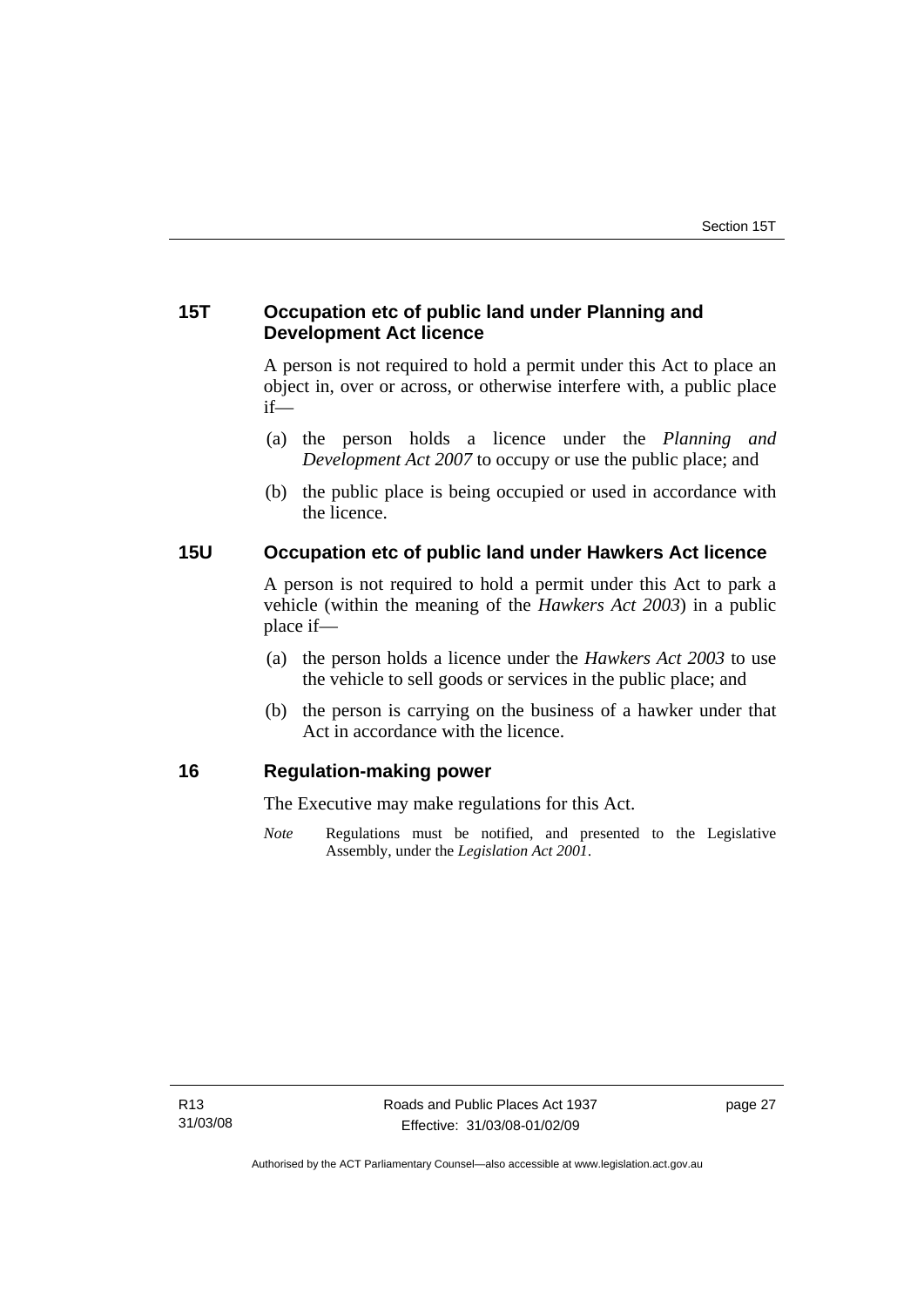## <span id="page-33-0"></span>**Dictionary**

(see s 2)

- *Note 1* The Legislation Act contains definitions and other provisions relevant to this Act.
- *Note 2* In particular, the Legislation Act, dict, pt 1, defines the following terms:
	- ACT
	- chief executive
	- document
	- penalty unit (see s 133)
	- property
	- territory land
	- the Territory.

*code of practice* means the code of practice approved by the Minister under section 12A (1).

*object* includes any item of movable personal property.

*owner*, of land, means the lessee of the land.

*permit* means a permit granted under this Act.

*public place* means unleased territory land that the public are entitled to use or that is open to, or used by, the public, and includes every public road.

*public road* means any street, road, lane, thoroughfare, footpath, or place that is territory land open to, or used by, the public.

*retention area*—see the *Uncollected Goods Act 1996*, dictionary.

*roads and public places officer* means a roads and public places officer appointed under section 2B.

*sign* includes a notice and an advertisement.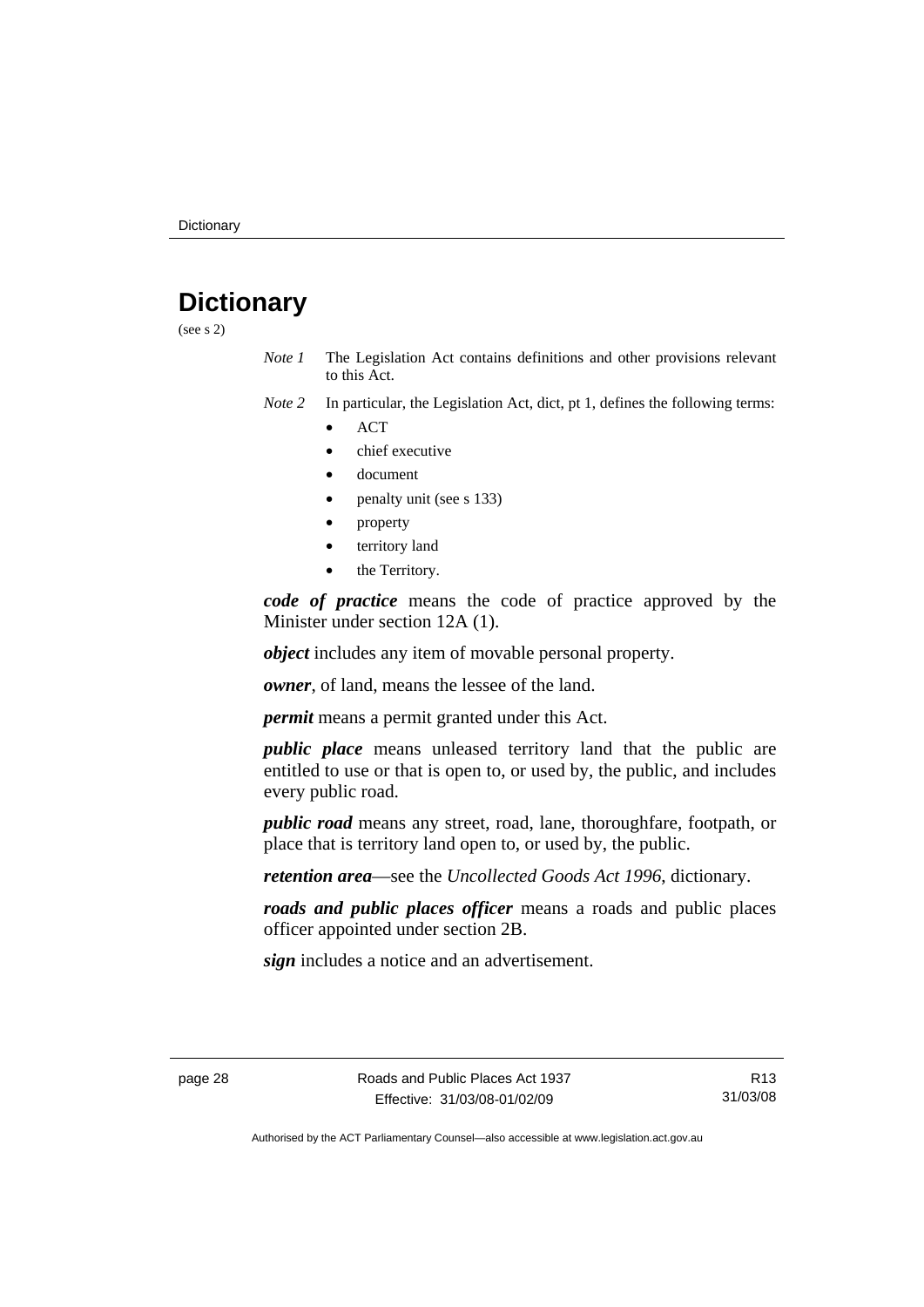*vehicle*—see the *Road Transport (General) Act 1999*, dictionary.

*Note* The def defines *vehicle* as any vehicle on wheels (other than a vehicle used on railways or tramways) or a prescribed vehicle.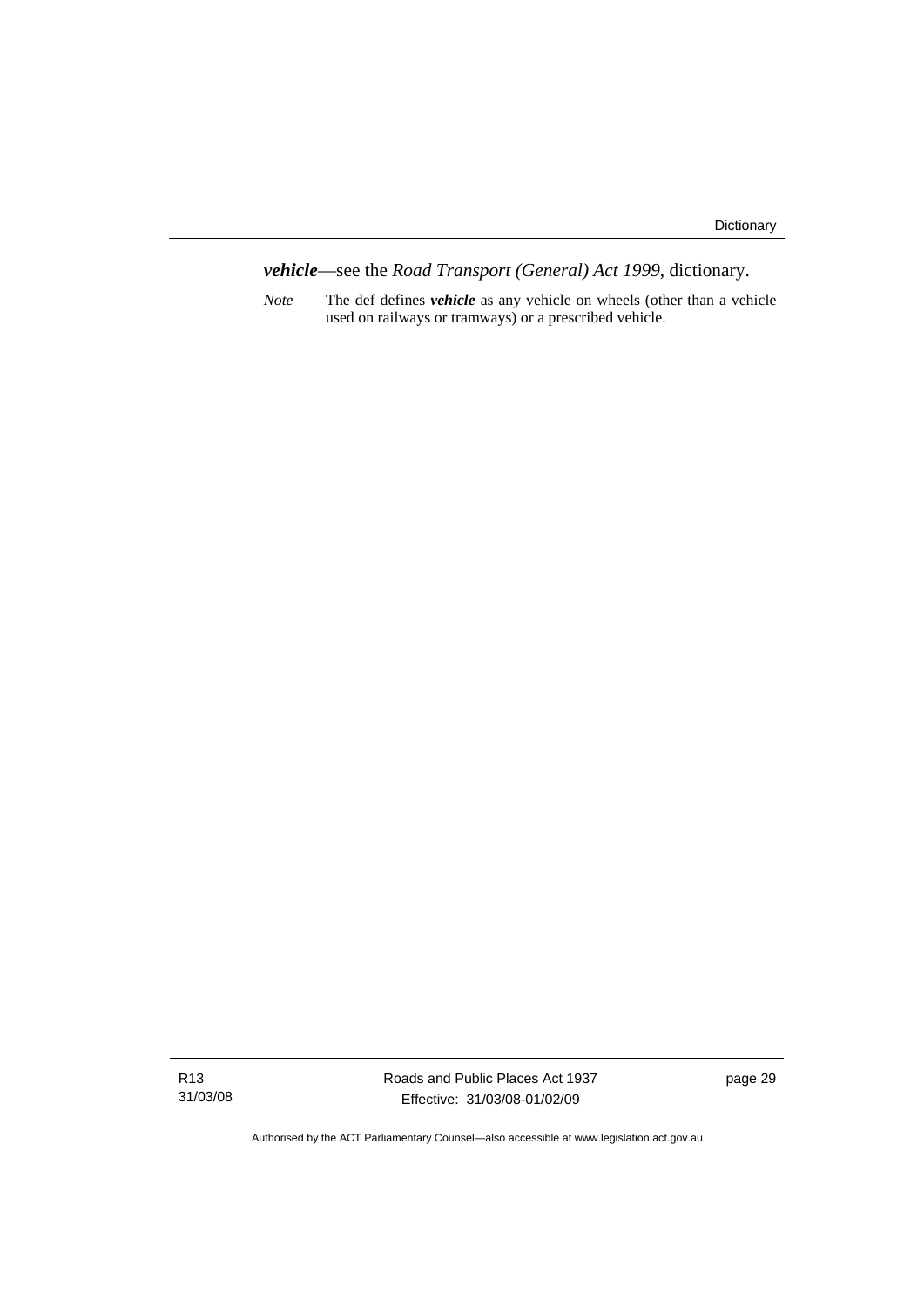<span id="page-35-0"></span>1 About the endnotes

## **Endnotes**

## **1 About the endnotes**

Amending and modifying laws are annotated in the legislation history and the amendment history. Current modifications are not included in the republished law but are set out in the endnotes.

Not all editorial amendments made under the *Legislation Act 2001*, part 11.3 are annotated in the amendment history. Full details of any amendments can be obtained from the Parliamentary Counsel's Office.

Uncommenced amending laws and expiries are listed in the legislation history and the amendment history. These details are underlined. Uncommenced provisions and amendments are not included in the republished law but are set out in the last endnote.

If all the provisions of the law have been renumbered, a table of renumbered provisions gives details of previous and current numbering.

The endnotes also include a table of earlier republications.

| $am = amended$                               | $ord = ordinance$                         |
|----------------------------------------------|-------------------------------------------|
| $amdt = amendment$                           | orig = original                           |
| $ch = chapter$                               | par = paragraph/subparagraph              |
| $def = definition$                           | $pres = present$                          |
| $dict = dictionary$                          | $prev = previous$                         |
| $disallowed = disallowed by the Legislative$ | $(\text{prev}) = \text{previously}$       |
| Assembly                                     | $pt = part$                               |
| $div = division$                             | $r = rule/subrule$                        |
| $exp = expires/expired$                      | $renum = renumbered$                      |
| $Gaz = gazette$                              | $reloc = relocated$                       |
| $h dq =$ heading                             | $R[X]$ = Republication No                 |
| $IA = Interpretation Act 1967$               | $RI = reissue$                            |
| $ins = inserted/added$                       | $s = section/subsection$                  |
| $LA =$ Legislation Act 2001                  | $sch = schedule$                          |
| $LR =$ legislation register                  | $sdiv = subdivision$                      |
| $LRA =$ Legislation (Republication) Act 1996 | $sub =$ substituted                       |
| $mod = modified/modification$                | SL = Subordinate Law                      |
| $o = order$                                  | underlining = whole or part not commenced |
| $om = omitted/repealed$                      | or to be expired                          |

#### **2 Abbreviation key**

page 30 Roads and Public Places Act 1937 Effective: 31/03/08-01/02/09

R13 31/03/08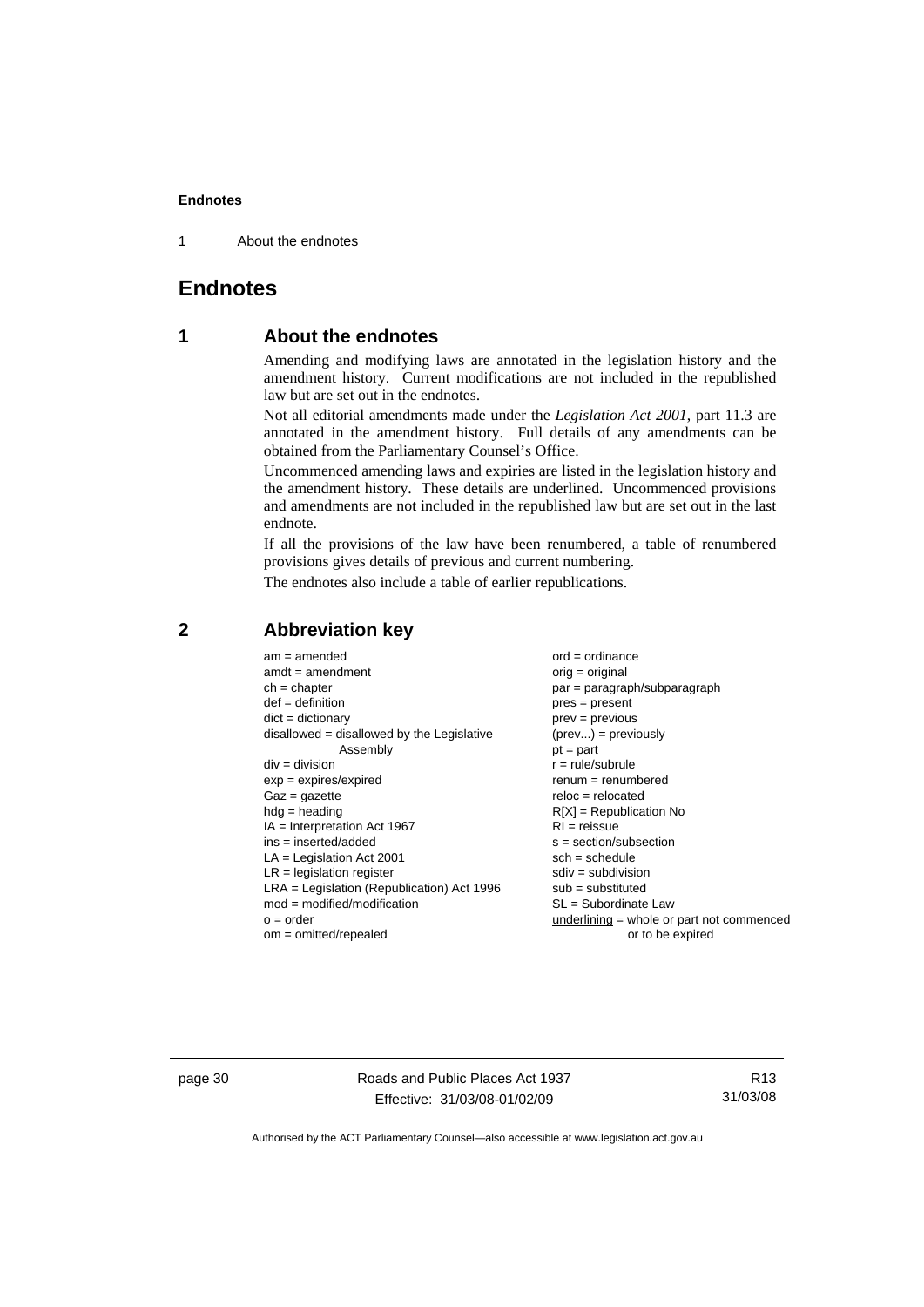## <span id="page-36-0"></span>**3 Legislation history**

This Act was originally a Commonwealth ordinance—the *Roads and Public Places Ordinance 1937* No 24 (Cwlth).

The *Australian Capital Territory (Self-Government) Act 1988* (Cwlth), s 34 (4) converted most former Commonwealth ordinances in force in the ACT into ACT enactments. This allowed the ACT Legislative Assembly to amend and repeal the laws. This Act was converted into an ACT enactment on 11 May 1989 (selfgovernment day).

As with most ordinances in force in the ACT, the name was changed from *Ordinance* to *Act* by the *Self-Government (Citation of Laws) Act 1989* No 21, s 5 on 11 May 1989 (self-government day).

Before 11 May 1989, ordinances commenced on their notification day unless otherwise stated (see *Seat of Government (Administration) Act 1910* (Cwlth), s 12).

#### **Legislation before becoming Territory enactment**

#### **Roads and Public Places Act 1937 No 24**

notified 16 December 1937 commenced 16 December 1937

#### as amended by

#### **Ordinances Revision Ordinance 1959 No 21**  notified 23 December 1959

commenced 31 December 1959

#### **Ordinances Revision (Decimal Currency) Ordinance 1966 No 19**  notified 23 December 1966 commenced 23 December 1966

#### **Roads and Public Places (Amendment) Ordinance 1976 No 72**  notified 30 December 1976 commenced 30 December 1976

#### **Roads and Public Places (Amendment) Ordinance 1983 No 15**  notified 27 July 1983 commenced 10 August 1983 (Cwlth Gaz 1983 No S172)

#### **Roads and Public Places (Amendment) Ordinance 1987 No 64**  notified 6 November 1987 commenced 6 November 1987

R13 31/03/08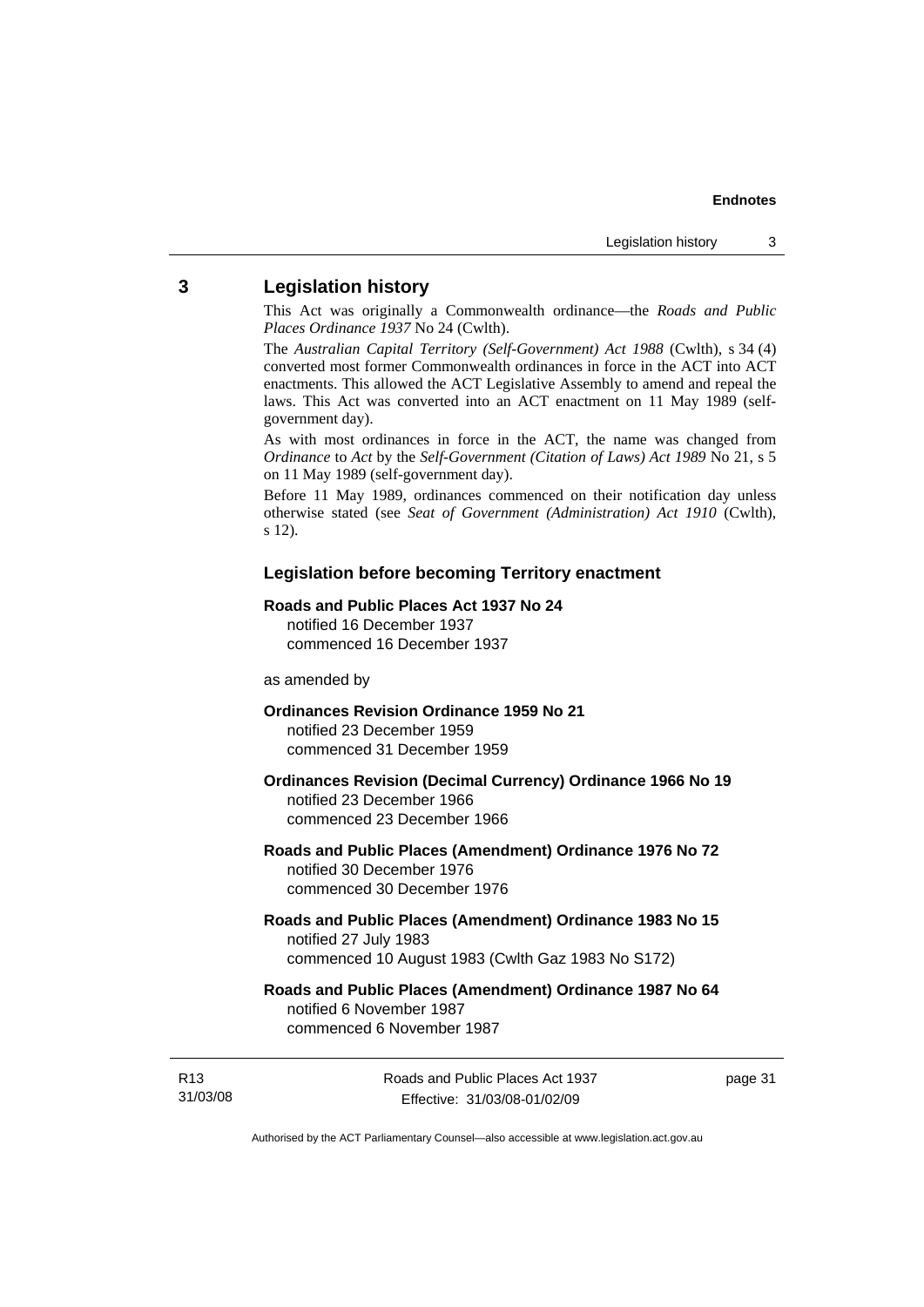3 Legislation history

#### **Self-Government (Consequential Amendments) Ordinance 1989 No 38 sch1**

notified 10 May 1989 (Cwlth Gaz 1989 No S160) s 1, s 2 commenced 10 May 1989 (s 2 (1)) sch 1 commenced 11 May 1989 (s 2 (2) and see Cwlth Gaz 1989 No S164)

#### **Legislation after becoming Territory enactment**

#### **Acts Revision (Position of Crown) Act 1993 No 44 s 3**

notified 27 August 1993 (Gaz 1993 No S165) commenced 27 August 1993 (s 2)

#### **Administrative Appeals (Consequential Amendments) Act 1994 No 60 sch 1**

notified 11 October 1994 (Gaz 1994 No S197) s 1, s 2 commenced 11 October 1994 (s 2 (1)) sch 1 commenced 14 November 1994 (s 2 (2) and see Gaz 1994 No S250)

#### **Statute Law Revision (Penalties Act 1994 No 81 sch**

notified 29 November 1994 (Gaz 1994 No S253) s 1, s 2 commenced 29 November 1994 (s 2 (1)) sch commenced 29 November 1994 (s 2 (2) and Gaz 1994 No S269)

#### **Statutory Offices (Miscellaneous Provisions) Act 1994 No 97 sch pt 1**

notified 15 December 1994 (Gaz No S280) s 1, s 2 commenced 15 December 1994 (s 2 (1)) sch pt 1 commenced 15 December 1994 (s 2 (2) and Gaz 1994 No S293)

#### **Roads and Public Places (Amendment) Act 1997 No 63**

notified 9 October 1997 (Gaz 1997 No S300) ss 1-3 commenced 9 October 1997 (s 2 (1)) remainder commenced 27 October 1997 (s 2 (2) and Gaz 1997 No S326)

#### **Roads and Public Places (Amendment) Act 1998 No 56**

notified 27 November 1998 (Gaz 1998 No S207) ss 1-3 commenced 27 November 1998 (s 2 (1)) s 11 (part) commenced 5 February 1999 (s 2 (2) and Gaz 1999 No S5) remainder commenced 27 May 1999 (s 2 (3))

page 32 Roads and Public Places Act 1937 Effective: 31/03/08-01/02/09

R13 31/03/08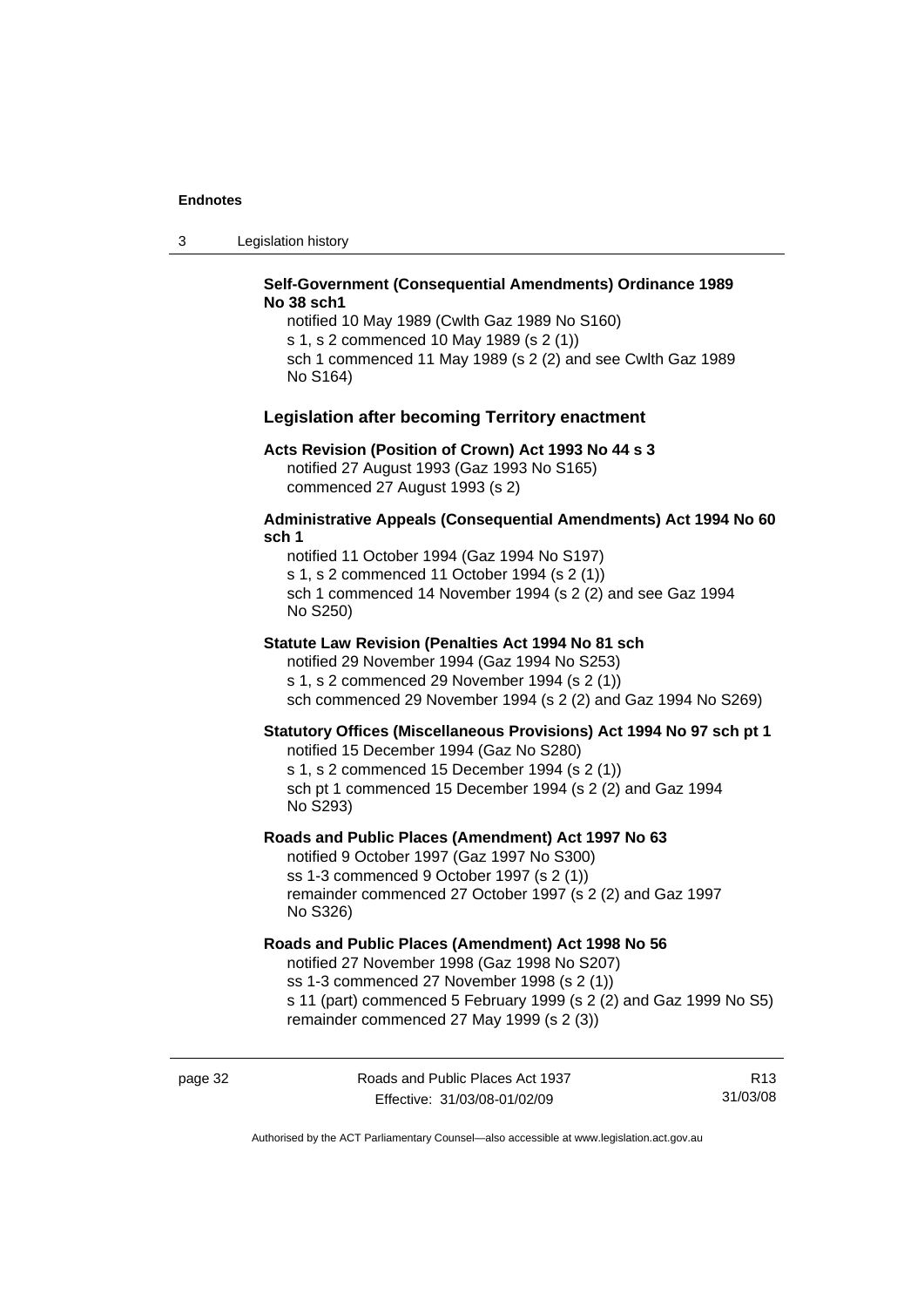#### **Legislation Amendment Act 2002 No 11 pt 2.43**

notified LR 27 May 2002 s 1, s 2 commenced 27 May 2002 (LA s 75) pt 2.43 commenced 28 May 2002 (s 2 (1))

#### **Statute Law Amendment Act 2002 No 30 pt 3.62**

notified LR 16 September 2002

s 1, s 2 taken to have commenced 19 May 1997 (LA s 75 (2))

pt 3.62 commenced 17 September 2002 (s 2 (1))

#### **Hawkers Act 2003 A2003-10 sch 1**

notified LR 27 March 2003 s 1, s 2 commenced 27 March 2003 (LA s 75 (1)) sch 1 commenced 27 September 2003 (s 2 and LA s 79)

#### **Land (Planning and Environment) (Compliance) Amendment Act 2003 A2003-34 pt 4**

notified LR 7 July 2003 s 1, s 2 commenced 7 July 2003 (LA s 75 (1)) pt 4 commenced 1 September 2003 (s 2 and CN2003-8)

#### **Roads and Public Places (Vandalism) Amendment Act 2004 A2004-46**  notified LR 11 August 2004

s 1, s 2 commenced 11 August 2004 (LA s 75 (1))

remainder commenced 13 September 2004 (s 2 and CN2004-23)

#### **Heritage Act 2004 A2004-57 sch 1 pt 1.10**

notified LR 9 September 2004 s 1, s 2 commenced 9 September 2004 (LA s 75 (1)) sch 1 pt 1.10 commenced 9 March 2005 (s 2 and  $\overline{\text{LA}}$  s 79)

## **Statute Law Amendment Act 2005 A2005-20 sch 3 pt 3.52**

notified LR 12 May 2005

s 1, s 2 taken to have commenced 8 March 2005 (LA s 75 (2)) sch 3 pt 3.52 commenced 2 June 2005 (s 2 (1))

#### **Tree Protection Act 2005 A2005-51 sch 1 pt 1.4**

notified LR 29 September 2005

s 1, s 2 commenced 29 September 2005 (LA s 75 (1))

sch 1 pt 1.4 commenced 29 March 2006 (s 2 and  $LA$  s 79)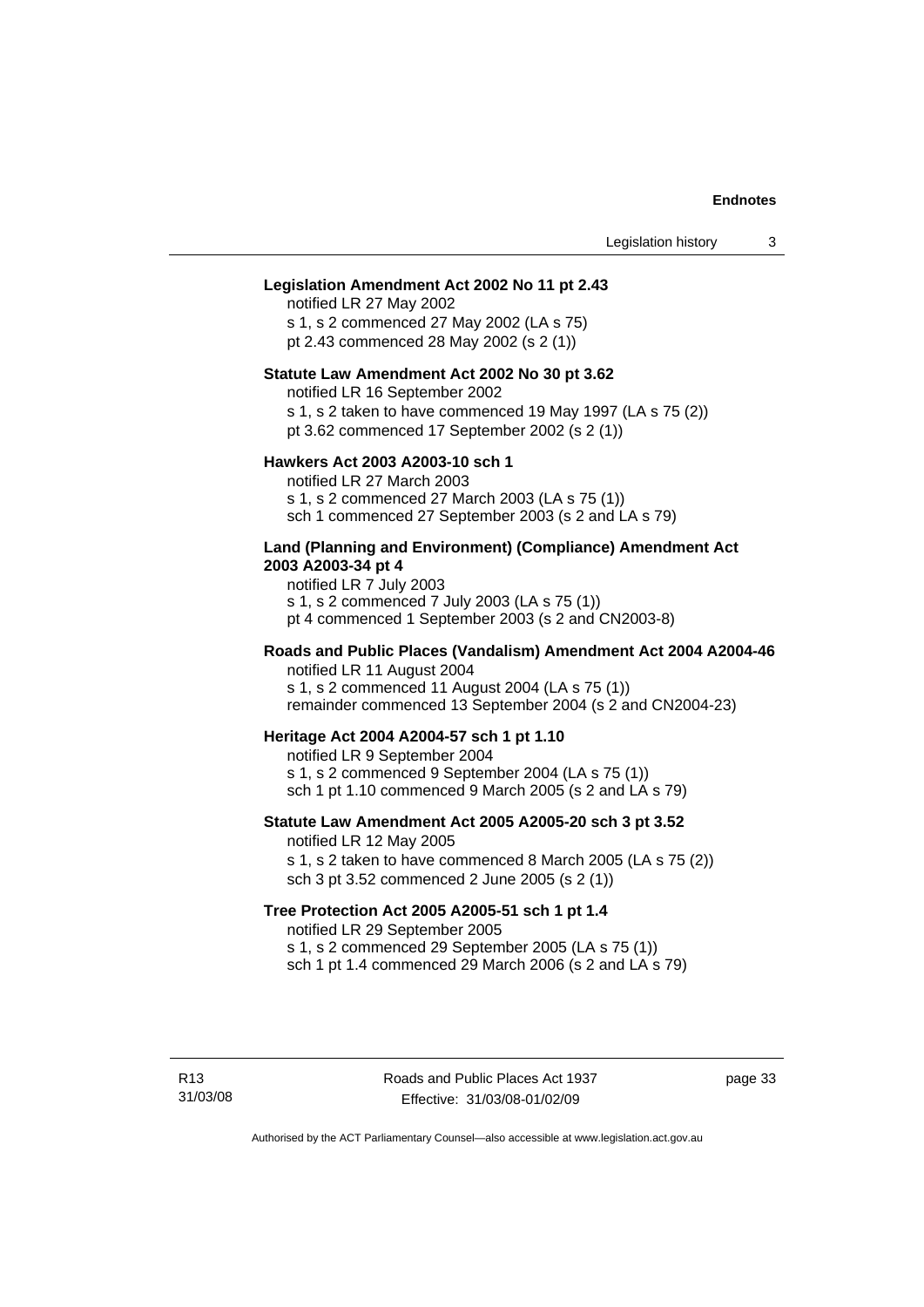<span id="page-39-0"></span>

| Amendment history<br>4 |  |
|------------------------|--|
|------------------------|--|

#### **Statute Law Amendment Act 2007 A2007-3 sch 3 pt 3.87**

notified LR 22 March 2007

s 1, s 2 taken to have commenced 1 July 2006 (LA s 75 (2)) sch 3 pt 3.87 commenced 12 April 2007 (s 2 (1))

#### **Planning and Development (Consequential Amendments) Act 2007 A2007-25 sch 1 pt 1.27**

notified LR 13 September 2007

s 1, s 2 commenced 13 September 2007 (LA s 75 (1)) sch 1 pt 1.27 commenced 31 March 2008 (s 2 and see Planning and Development Act 2007 A2007-24, s 2 and CN2008-1)

## **4 Amendment history**

| <b>Short title</b><br>short title                     | am 1989 No 38                                                      |  |  |
|-------------------------------------------------------|--------------------------------------------------------------------|--|--|
| Name of Act                                           |                                                                    |  |  |
| s 1                                                   | sub 2002 No 30 amdt 3.663                                          |  |  |
| <b>Dictionary</b>                                     |                                                                    |  |  |
| s 2                                                   | am A2007-3 amdt 3.456                                              |  |  |
|                                                       | def <i>authorized officer</i> am 1989 No 38                        |  |  |
|                                                       | om 1994 No 97 sch pt 1                                             |  |  |
|                                                       | def code of practice ins 1998 No 56 s 4                            |  |  |
|                                                       | om 2002 No 30 amdt 3.664                                           |  |  |
|                                                       | def <i>determined fee</i> ins 1997 No 63 s 4                       |  |  |
|                                                       | om 2002 No 30 amdt 3.664                                           |  |  |
|                                                       | def <i>object</i> ins 1998 No 56 s 4                               |  |  |
|                                                       | om 2002 No 30 amdt 3.664                                           |  |  |
|                                                       | def <i>permit</i> ins 1976 No 72                                   |  |  |
|                                                       | om 2002 No 30 amdt 3.664                                           |  |  |
|                                                       | def <i>public place</i> am 1989 No 38; 1998 No 56 s 4              |  |  |
|                                                       | om 2002 No 30 amdt 3.664                                           |  |  |
|                                                       | def <b>public road</b> am 1959 No 21; 1989 No 38                   |  |  |
|                                                       | om 2002 No 30 amdt 3.664                                           |  |  |
|                                                       | def <i>retention area</i> ins 1998 No 56 s 4                       |  |  |
|                                                       | om 2002 No 30 amdt 3.664                                           |  |  |
|                                                       | def <b>roads and public places officer</b> ins 1994 No 97 sch pt 1 |  |  |
|                                                       | om 2002 No 30 amdt 3.664                                           |  |  |
|                                                       | def sign ins 1998 No 56 s 4                                        |  |  |
|                                                       | om 2002 No 30 amdt 3.664                                           |  |  |
| Offences against Act—application of Criminal Code etc |                                                                    |  |  |
| s 2AA                                                 | ins A2004-46 s 4                                                   |  |  |
|                                                       |                                                                    |  |  |

page 34 Roads and Public Places Act 1937 Effective: 31/03/08-01/02/09

R13 31/03/08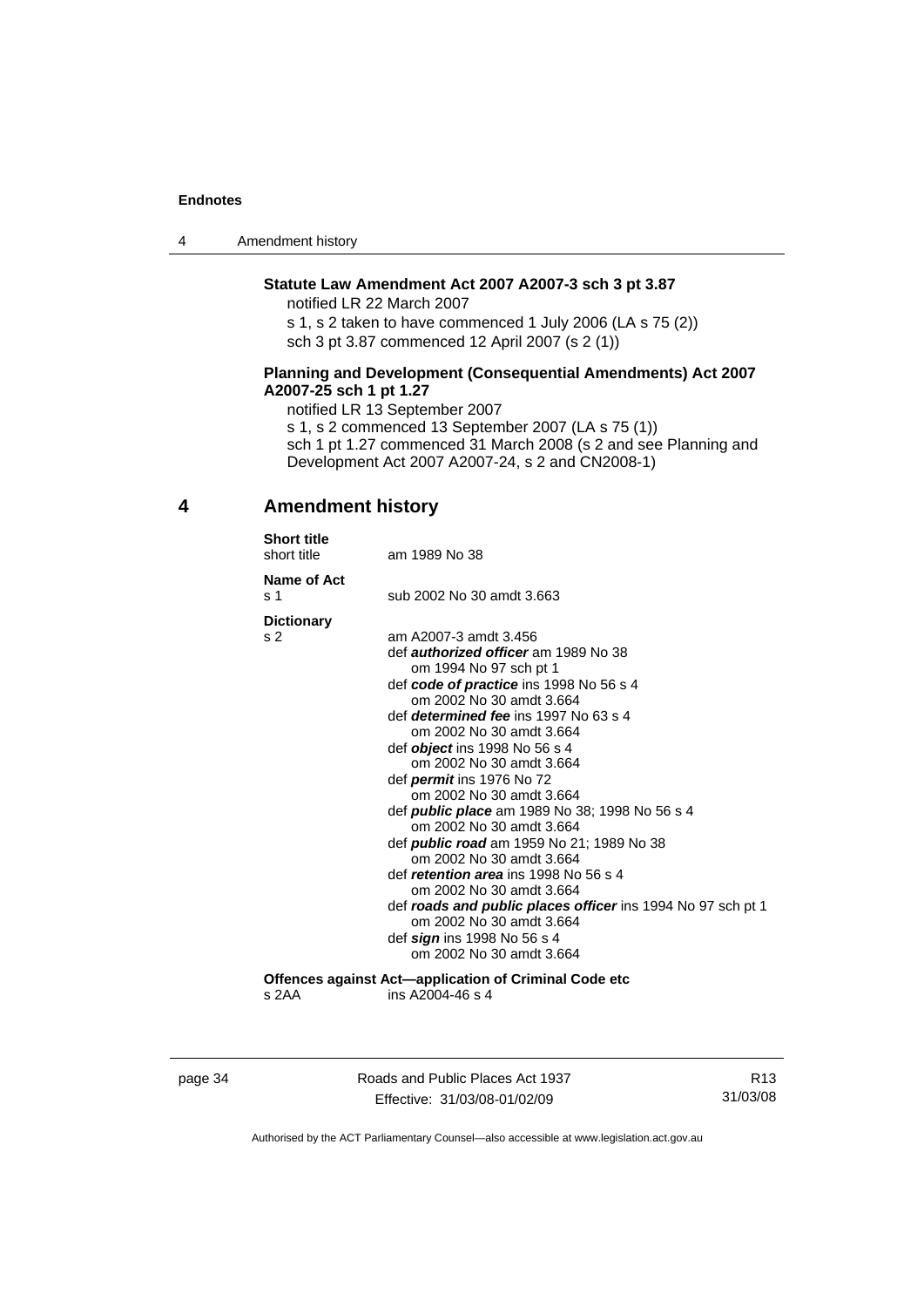| <b>Notes</b>                                        |                                                                                                                                                               |
|-----------------------------------------------------|---------------------------------------------------------------------------------------------------------------------------------------------------------------|
| s 2A                                                | ins 1993 No 44 sch 1<br>sub 2002 No 11 amdt 2.88; 2002 No 30 amdt 3.664                                                                                       |
| <b>Application of Act to Territory</b><br>s 2B.     | ins 1994 No 97 sch pt 1<br>sub 2002 No 30 amdt 3.664                                                                                                          |
| Road and public places officers<br>s <sub>2C</sub>  | ins 2002 No 30 amdt 3.664                                                                                                                                     |
| Level of roads<br>s <sub>3</sub>                    | am 1994 No 97 sch pt 1; am 2002 No 30 amdt 3.665,<br>amdt 3.666                                                                                               |
| <b>Temporary closing of roads</b><br>s <sub>4</sub> | am 1994 No 81 sch; 1994 No 97 sch pt 1; 1998 No 56                                                                                                            |
| <b>Temporary roads</b><br>s 5                       | am 1994 No 81 sch; 1994 No 97 sch pt 1; 1998 No 56;<br>R2 LRA; ss renum R3 LA; 2002 No 30 amdt 3.667                                                          |
| <b>Drains for surface water</b><br>s 6              | am 2002 No 30 amdt 3.668                                                                                                                                      |
| s 7                                                 | Damage to or interference with public places and property on them<br>am 1989 No 38; 1994 No 81 sch; 1994 No 97 sch pt 1; 1998<br>No 56: 2002 No 30 amdt 3.669 |
| s 8                                                 | Construction of culverts etc in public places<br>am 1976 No 72; 1994 No 81 sch; 1994 No 97 sch pt 1; 1998<br>No 56; 2002 No 30 amdt 3.669                     |
| public places                                       | Permission to place culverts etc across, and to interfere with the surfaces of,                                                                               |
| s 9                                                 | am 1976 No 72; 1983 No 15; 1994 No 97 sch pt 1; 1997 No 63<br>sub 2002 No 30 amdt 3.670                                                                       |
| <b>Determination of fees</b><br>s 9A                | ins 1983 No 15<br>sub 1997 No 63; 2002 No 30 amdt 3.671                                                                                                       |
| s 10                                                | Excavations etc on public places to be lighted<br>am 1966 No 19; 1976 No 72; 1994 No 81 sch; 1998 No 56;<br>2002 No 30 amdt 3.672                             |
| <b>Alignment marks etc</b><br>s 11                  | am 1989 No 38; 1994 No 81 sch; 1998 No 56                                                                                                                     |
| s 12                                                | <b>Exhibition of advertisements or notices</b><br>am 1976 No 72; 1989 No 38; 1994 No 81 sch; 1994 No 97<br>sch pt 1; 2002 No 30 amdt 3.673                    |
|                                                     |                                                                                                                                                               |

R13 31/03/08 Roads and Public Places Act 1937 Effective: 31/03/08-01/02/09

page 35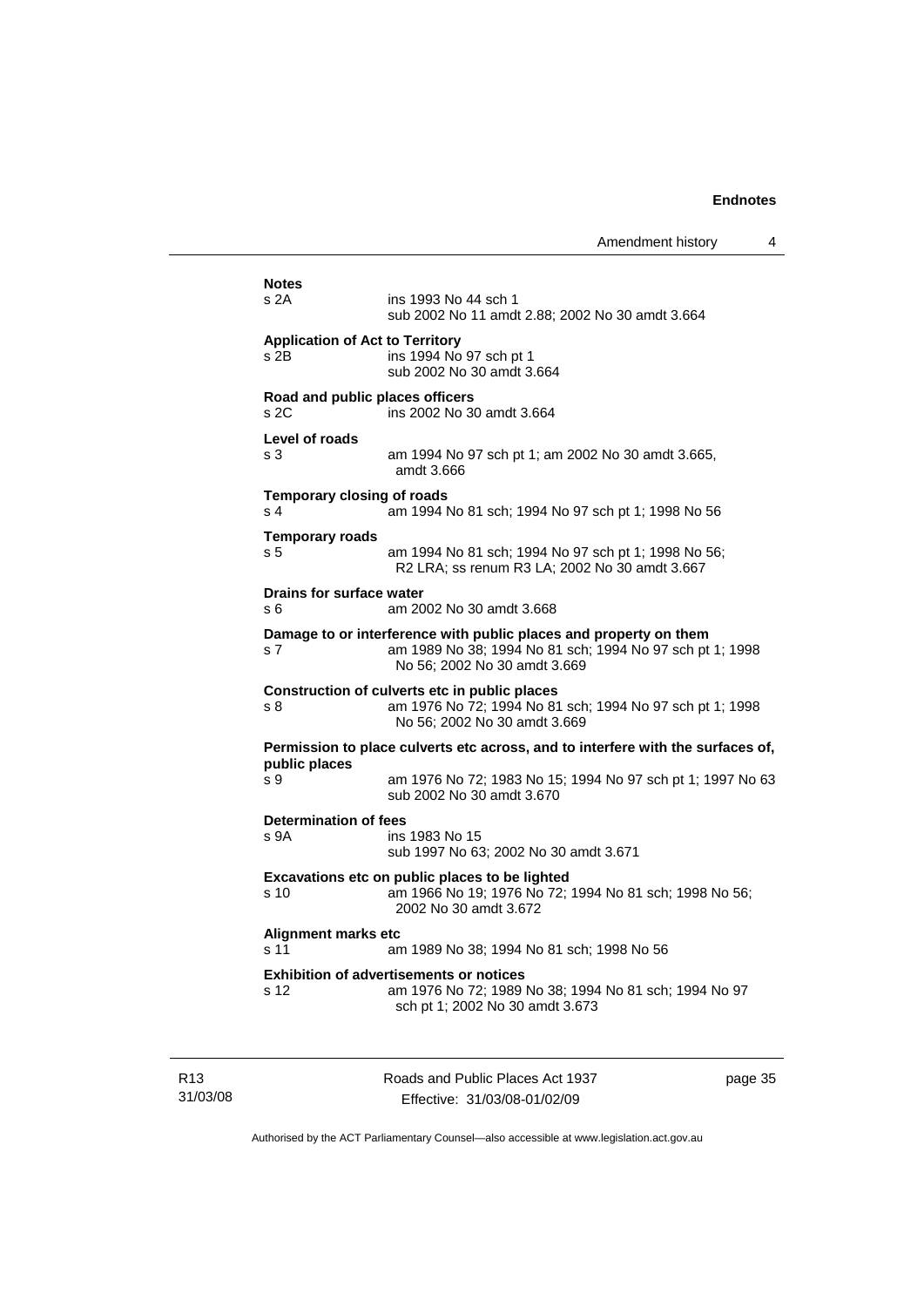4 Amendment history

**Code of practice for removable signs**  ins 1998 No 56 sub 2002 No 30 amdt 3.674 **Contents of code of practice**  s 12B ins 1998 No 56 **Failure to comply with code**<br>s 12C ins 1998 ins 1998 No 56 am 2002 No 30 amdt 3.675 **Indemnification of Territory**  s 12D ins 1998 No 56 **Removal of abandoned vehicles from public places**  s 12E ins 1998 No 56 om 2002 No 30 amdt 3.676 ins A2004-46 s 5 am A2005-20 amdt 3.341, amdt 3.342 **Failure to provide information about abandoned vehicles**  s 12F orig s 12F renum as s 12G ins A2004-46 s 5 **Removal of signs and other items from public places**  s 12G hdg (prev s 12F hdg) sub A2004-46 s 6<br>s 12G orig s 12G renum as s 12L orig s 12G renum as s 12l (prev s 12F) ins 1998 No 56 am 2002 No 30 amdt 3.677 renum as s 12G A2004-46 s 6 am A2004-46 s 7 **Disposal of items removed under sections 12E and 12G**  ins A2004-46 s 7 **Prescribed objects—s 12G (4), def of** *prescribed object* s 12I hdg (prev s 12G hdg) sub A2004-46 s 8 s 12I (prev s 12G) ins 1998 No 56 sub 2002 No 30 amdt 3.678 renum as s 12I A2004-46 s 8 **Tress etc overhanging public places**  s 13 am 1994 No 81 sch; 1994 No 97 sch pt 1; 1998 No 56; ss renum R3 LA; 2002 No 30 amdt 3.679; amdt 3.680; A2005-51 amdt 1.22 **Repair of damage to public places**<br>s 14 am 1976 No 72 am 1976 No 72; 1989 No 38; 1994 No 97 sch pt 1 **Graffiti removal on leased land**  s 14A ins A2004-46 s 9

page 36 Roads and Public Places Act 1937 Effective: 31/03/08-01/02/09

R13 31/03/08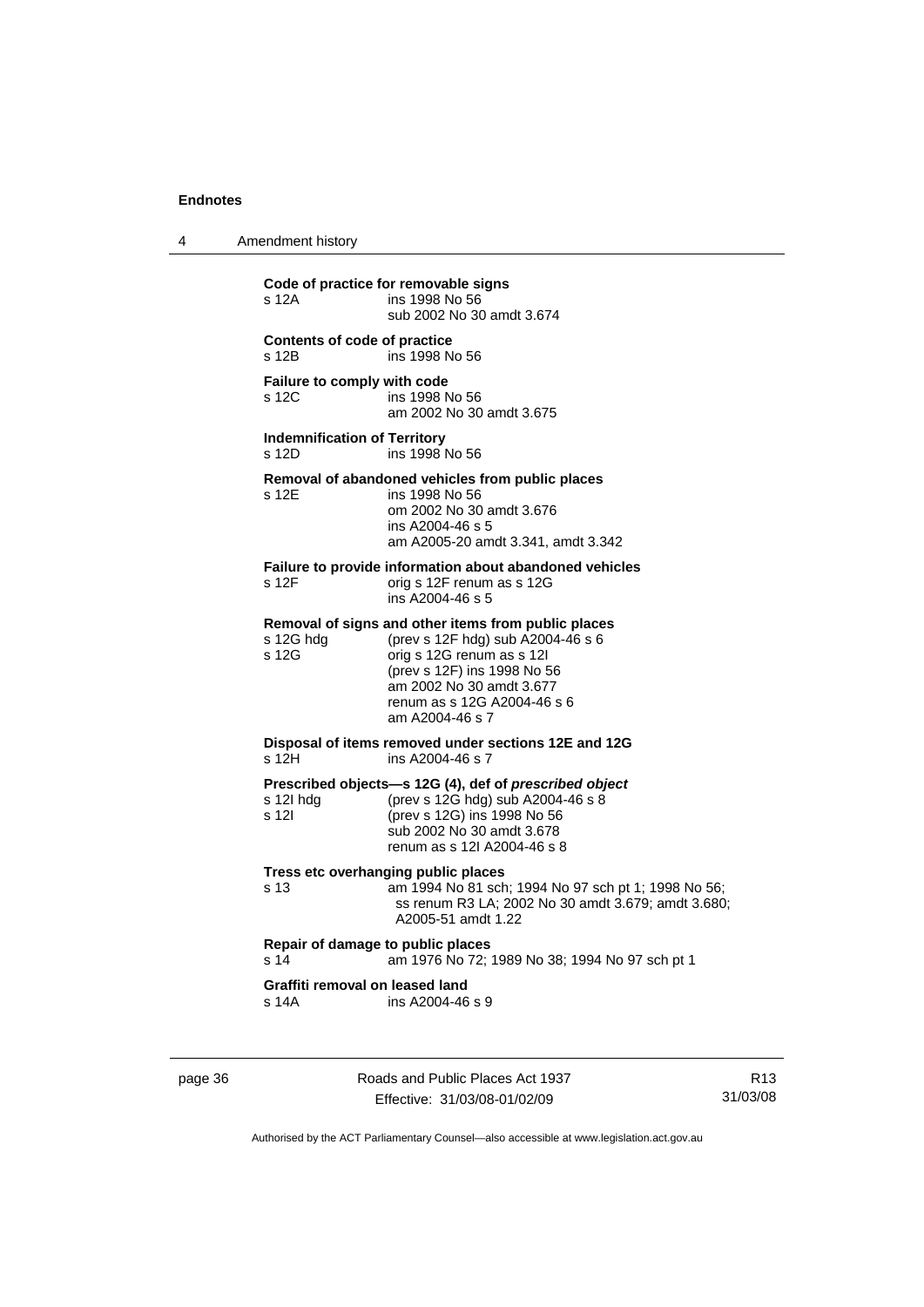Amendment history 4

**Graffiti removal—liability of the Territory**  s 14B ins A2004-46 s 9 **Penalties**  s 15 am 1966 No 19 sub 1976 No 72 om 1994 No 81 sch **Objects in public places**  s 15A ins 1976 No 72 am A2003-34 s 15; A2003-10 amdt 1.1 **Application for permit**  s 15B ins 1976 No 72 **Placement of objects affecting heritage significance**   $ins$  A2004-57 amdt 1.55 **Grant or refusal of permit**  s 15C ins 1976 No 72 **Permit may be subject to conditions**  s15D ins 1976 No 72 **Grant of permit**  s 15E ins 1976 No 72 am 1997 No 63; 2002 No 30 amdt 3.681, amdt 3.682 **Cancellation of permit**<br>s 15F **ins** ins 1976 No 72 **Review of decisions of Minister**  s 15G ins 1976 No 72 am 1989 No 38; 1994 No 60 sch 1; 2002 No 30 amdt 3.683, amdt 3.684 **Rights of holder of permit**  ins 1976 No 72 **Term of permit**  s 15J ins 1976 No 72 **Renewal of permit**  s 15K ins 1976 No 72 am 1997 No 63; 2002 No 30 amdt 3.685 **Loss or destruction of permit**  s 15L ins 1976 No 72 **Notice to remove object**  s 15M ins 1976 No 72 am 2002 No 30 amdt 3.686

R13 31/03/08 Roads and Public Places Act 1937 Effective: 31/03/08-01/02/09

page 37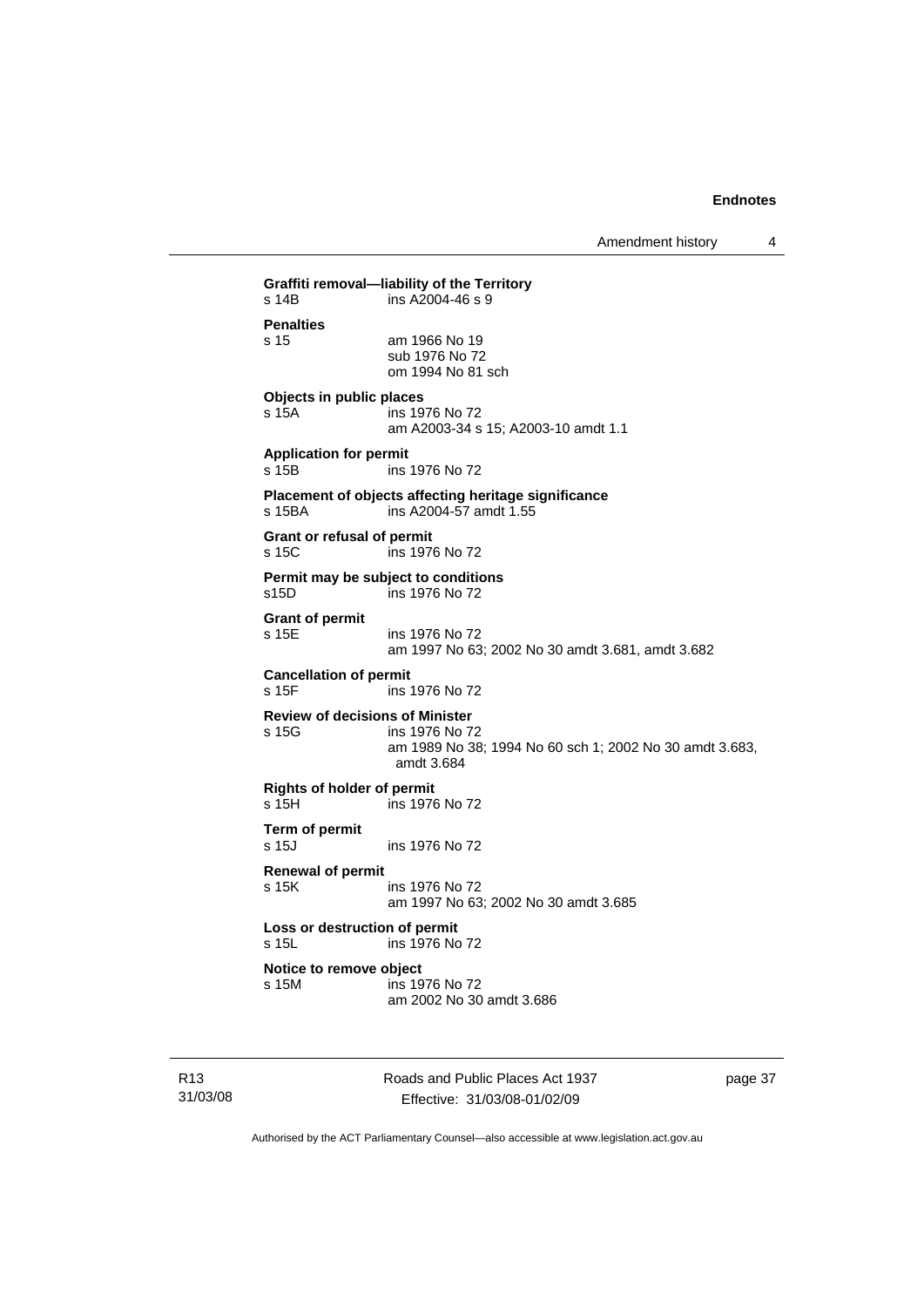4 Amendment history **Removal of objects by Territory**  ins 1976 No 72 am 1989 No 38; 2002 No 30 amdt 3.686 **Disposal of objects by Territory**  s 15P ins 1976 No 72 am 1989 No 38; 2002 No 30 amdt 3.687 **Manner of giving notices**  s 15Q ins 1976 No 72 om 2002 No 30 amdt 3.688 **Change of address**  s 15R ins 1976 No 72 am 1994 No 81 sch; 1998 No 56; 2002 No 30 amdt 3.689 **Approved forms**  s 15S ins 1987 No 64 om 1989 No 38 ins 2002 No 30 amdt 3.690 **Occupation etc of public land under Planning and Development Act licence**  s 15T hdg sub A2007-25 amdt 1.162 s 15T ins 1987 No 64 om 1989 No 38 ins A2003-34 s 16 am A2007-25 amdt 1.163 **Occupation etc of public land under Hawkers Act licence**   $ins$  A2003-10 amdt 1.2 am A2004-46 s 10 **Regulation-making power . .**<br>am 1989 No 38 sub 2002 No 30 amdt 3.690 **Dictionary**  dict ins 2002 No 30 amdt 3.691 am A2004-46 s 11 def *code of practice* ins 2002 No 30 amdt 3.691 def *object* ins 2002 No 30 amdt 3.691 def *owner* ins 2002 No 30 amdt 3.691 def *permit* ins 2002 No 30 amdt 3.691 def *public place* ins 2002 No 30 amdt 3.691 def *public road* ins 2002 No 30 amdt 3.691 def *retention area* ins 2002 No 30 amdt 3.691 sub A2007-3 amdt 3.457 def *roads and public places officer* ins 2002 No 30 amdt 3.691 def *sign* ins 2002 No 30 amdt 3.691 def *vehicle* ins A2004-46 s 12

page 38 Roads and Public Places Act 1937 Effective: 31/03/08-01/02/09

R13 31/03/08